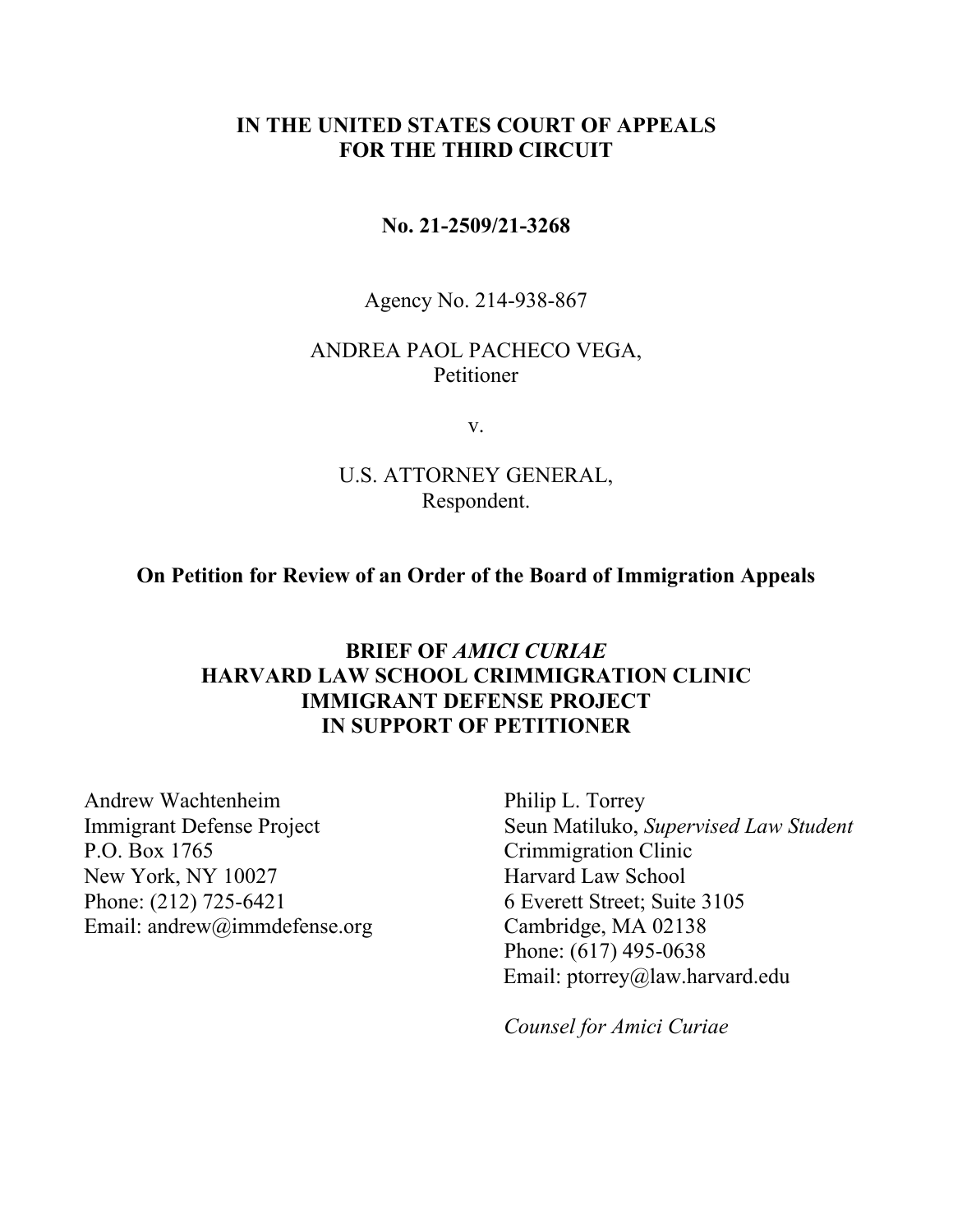## **CORPORATE DISCLOSURE STATEMENT AND STATEMENT OF FINANCIAL INTEREST**

Pursuant to Federal Rule of Appellate Procedure 26.1, I, Philip L. Torrey as

counsel for *amici curiae*, states that the Harvard Law School Crimmigration Clinic and

the Immigrant Defense Project do not have parent corporations, nor do they issue stock,

and thus no publicly held corporation owns 10% or more of the organizations' stock.

DATED: March 21, 2022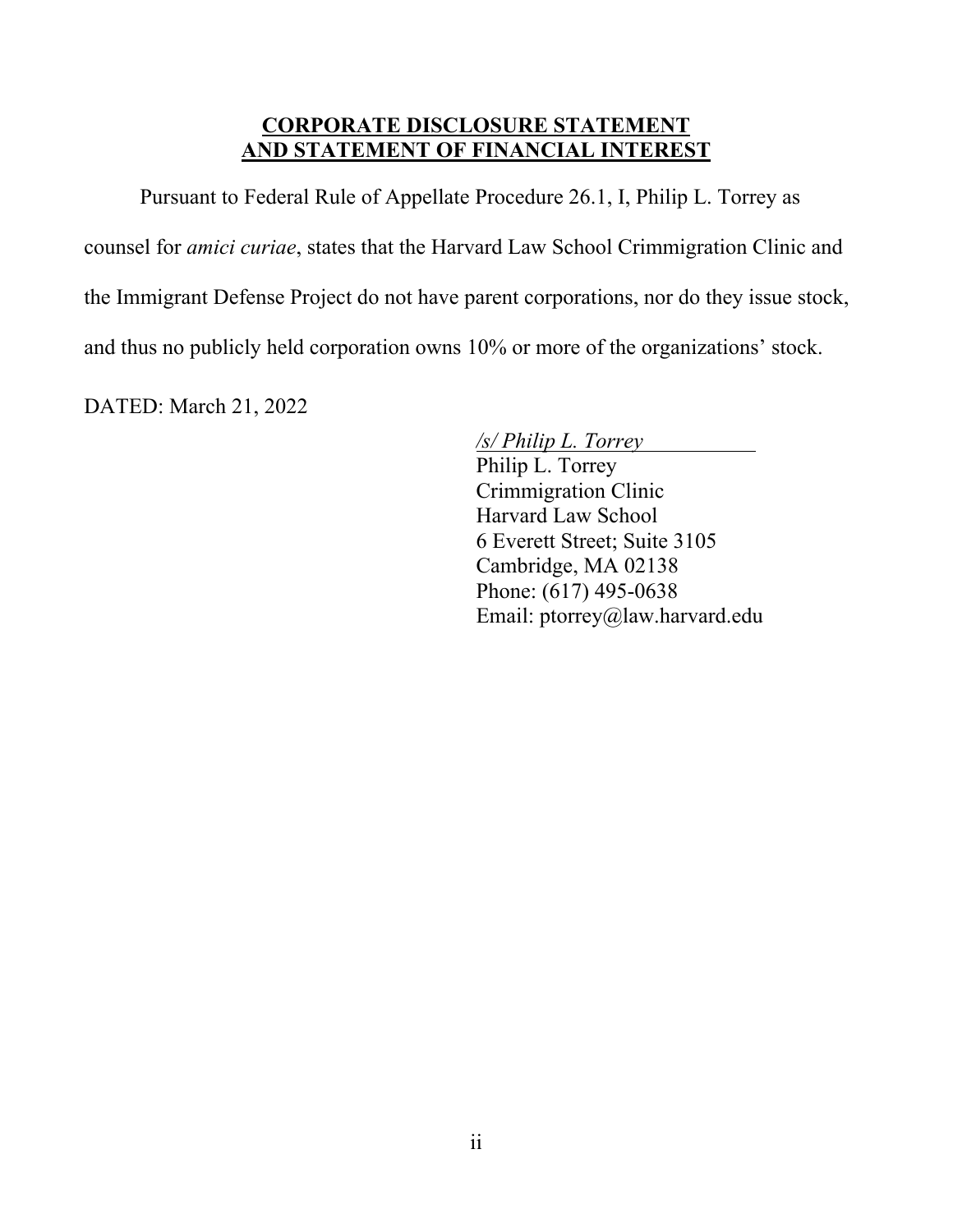# **TABLE OF CONTENTS**

|                |                 | CORPORATE DISCLOSURE STATEMENT AND STATEMENT OF                                                                                                                                                                                                                                                                                                                                                                                                                               |
|----------------|-----------------|-------------------------------------------------------------------------------------------------------------------------------------------------------------------------------------------------------------------------------------------------------------------------------------------------------------------------------------------------------------------------------------------------------------------------------------------------------------------------------|
|                |                 |                                                                                                                                                                                                                                                                                                                                                                                                                                                                               |
|                |                 |                                                                                                                                                                                                                                                                                                                                                                                                                                                                               |
|                |                 |                                                                                                                                                                                                                                                                                                                                                                                                                                                                               |
|                |                 |                                                                                                                                                                                                                                                                                                                                                                                                                                                                               |
|                |                 |                                                                                                                                                                                                                                                                                                                                                                                                                                                                               |
|                |                 |                                                                                                                                                                                                                                                                                                                                                                                                                                                                               |
| $\mathbf{I}$ . | A.              | BY CREATING A HEIGHTENED AND EXTRA-STATUTORY STANDARD<br>FOR HOW FEDERAL IMMIGRATION LAW TREATS STATE<br>RESENTENCING DECISIONS, THOMAS/THOMPSON VIOLATES THE<br><b>INA'S STATUTORY DEFINITION OF SENTENCE AND CONTRAVENES</b><br>DECADES OF AGENCY CASE LAW REPEATEDLY RECOGNIZING<br>SENTENCE MODIFICATIONS FOR IMMIGRATION PURPOSES<br>Prior to the IIRIRA, Well-Established Case Law Required Immigration<br>Adjudicators to Give Full Effect to Post-Conviction Sentence |
|                | <b>B.</b>       | For Over a Decade Prior to <i>Thomas/Thompson</i> , The Board Appropriately<br>Recognized That IIRIRA Did Not Alter These Well-Established Precedents                                                                                                                                                                                                                                                                                                                         |
|                | $\mathcal{C}$ . | Thomas/Thompson Abruptly Departed from These Decades of Precedent<br>Where Federal Immigration Law Defers to States Court Sentence                                                                                                                                                                                                                                                                                                                                            |
| II.            |                 | PROPER APPLICATION OF CONSTITUTIONAL AND STATUTORY<br>INTERPRETATION PRINCIPLES DEMONSTRATE THAT THE SENTENCE<br>DEFINITION UNAMBIGUOUSLY REQUIRES DEFERENCE TO SENTENCE                                                                                                                                                                                                                                                                                                      |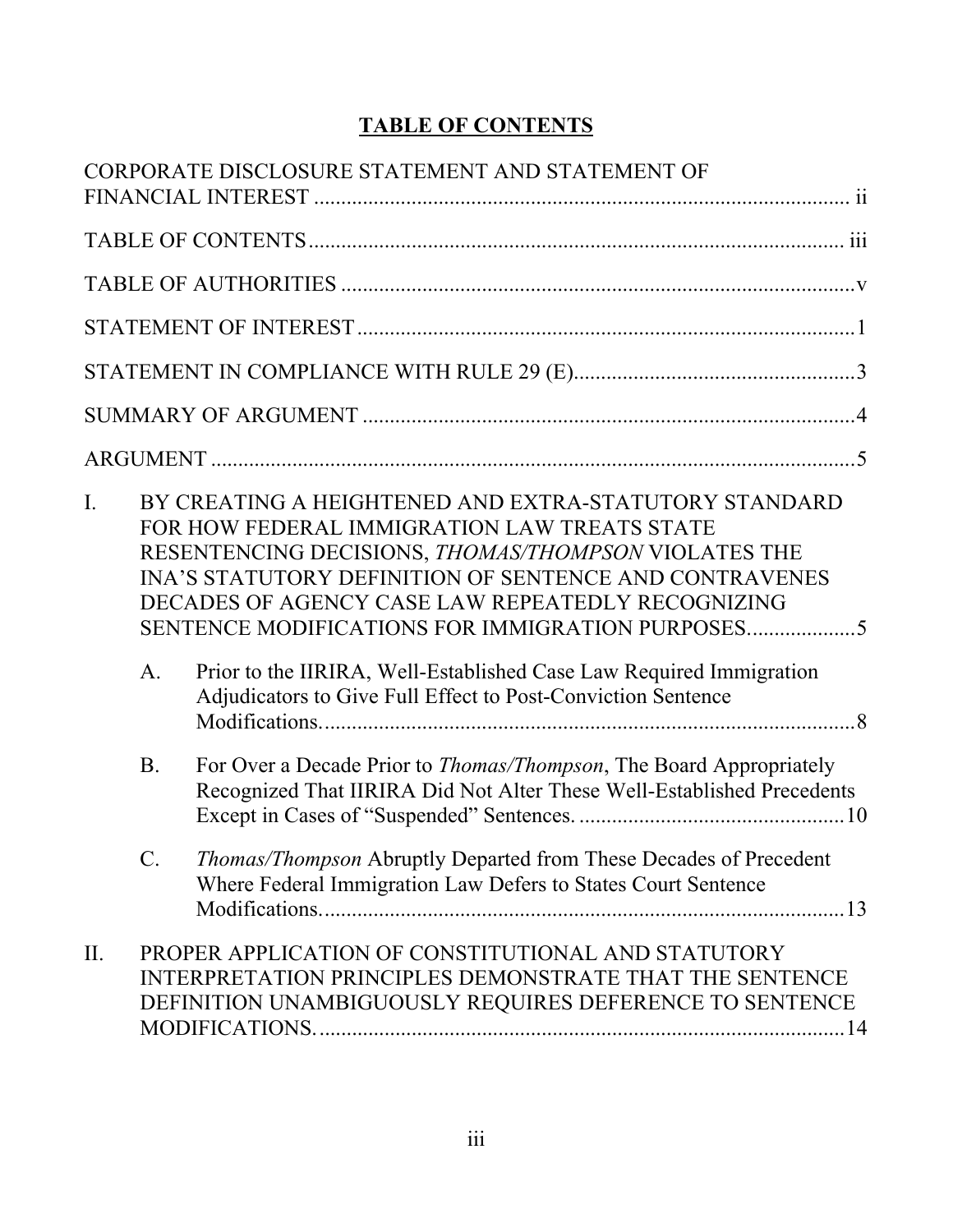|      | A.          | The Presumption Against Federal Preemption: in the INA Congress Did<br>Not Intend to Preempt State Sentencing Laws or Otherwise Infringe on the                                                                                                                                            |     |
|------|-------------|--------------------------------------------------------------------------------------------------------------------------------------------------------------------------------------------------------------------------------------------------------------------------------------------|-----|
|      | <b>B.</b>   | The Prior Construction Canon: in Legislating a Statutory Definition of<br>Sentence, Congress Incorporated Decades of Decisional Law Giving Full<br>Effect to Sentence Modifications in Immigration Proceedings, Which                                                                      |     |
|      | $C_{\cdot}$ | Should the Court Find Any Remaining Ambiguities after Applying These<br>Linguistic and Interpretive Principles, the Court Should Apply the Rule of<br>Lenity to Resolve Any Ambiguities in Favor of Noncitizens Like the                                                                   |     |
| III. |             | FEDERAL COURTS DO NOT REVIEW AGENCY INTERPRETATIONS OF<br>THE SENTENCE DEFINITION UNDER THE CHEVRON FRAMEWORK<br>BECAUSE THE PROVISION IS A STATUTE WITH BOTH CIVIL AND<br>CRIMINAL APPLICATION AND CONGRESS HAS NOT DELEGATED TO<br>THE ATTORNEY GENERAL THE POWER TO DEFINE THE ELEMENTS | .22 |
| IV.  |             | IN THE ALTERNATIVE, SHOULD THE COURT FIND THE CHEVRON<br>FRAMEWORK APPLIES, THE ATTORNEY GENERAL'S<br>REINTERPRETATION OF THE SENTENCE DEFINITION IS OWED NO<br>DEFERENCE AT CHEVRON STEP TWO BECAUSE IT IS                                                                                | 28  |
|      |             |                                                                                                                                                                                                                                                                                            | .30 |
|      |             |                                                                                                                                                                                                                                                                                            |     |
|      |             |                                                                                                                                                                                                                                                                                            |     |
|      |             |                                                                                                                                                                                                                                                                                            |     |
|      |             | <b>CERTIFICATE OF SERVICE</b>                                                                                                                                                                                                                                                              | 34  |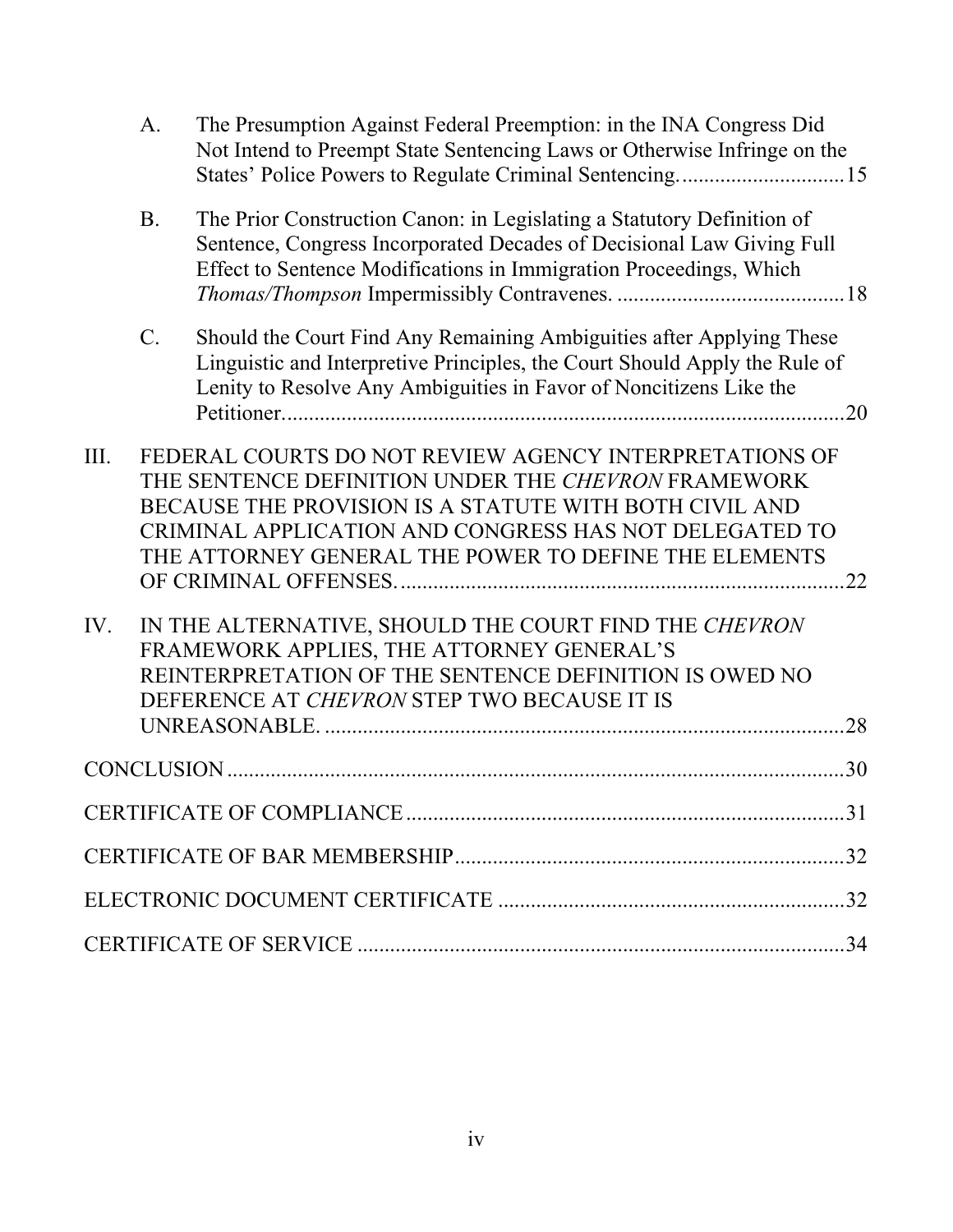# **TABLE OF AUTHORITIES**

# **Cases**

| Bonito Boats, Inc. v. Thunder Craft Boats, Inc., 489 U.S. 141 (1989)24 |
|------------------------------------------------------------------------|
|                                                                        |
|                                                                        |
|                                                                        |
|                                                                        |
|                                                                        |
|                                                                        |
|                                                                        |
|                                                                        |
|                                                                        |
|                                                                        |
|                                                                        |
|                                                                        |
|                                                                        |
|                                                                        |
|                                                                        |
|                                                                        |
|                                                                        |
|                                                                        |
|                                                                        |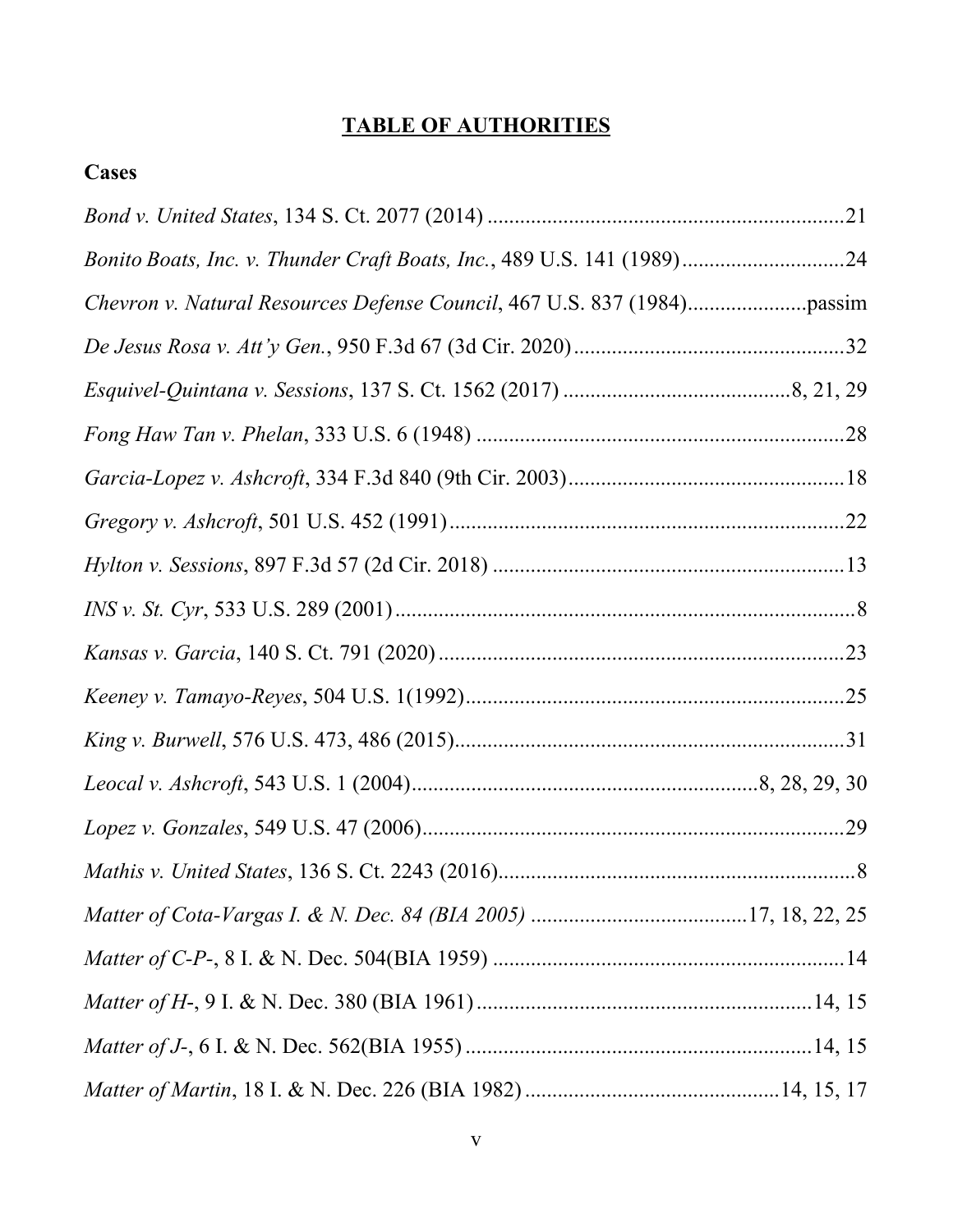| Matter of Thomas and Matter of Thompson 27 I. & N. Dec. 674 (AG 2019)passim                                                                                   |
|---------------------------------------------------------------------------------------------------------------------------------------------------------------|
|                                                                                                                                                               |
|                                                                                                                                                               |
| National Federation of Independent Business, et al. v. Department of Labor,<br>Occupational Safety and Health Administration, et al., 142 S. Ct. 661 (2022)33 |
|                                                                                                                                                               |
|                                                                                                                                                               |
|                                                                                                                                                               |
|                                                                                                                                                               |
|                                                                                                                                                               |
|                                                                                                                                                               |
|                                                                                                                                                               |
|                                                                                                                                                               |
|                                                                                                                                                               |
|                                                                                                                                                               |
|                                                                                                                                                               |
|                                                                                                                                                               |
|                                                                                                                                                               |
|                                                                                                                                                               |
|                                                                                                                                                               |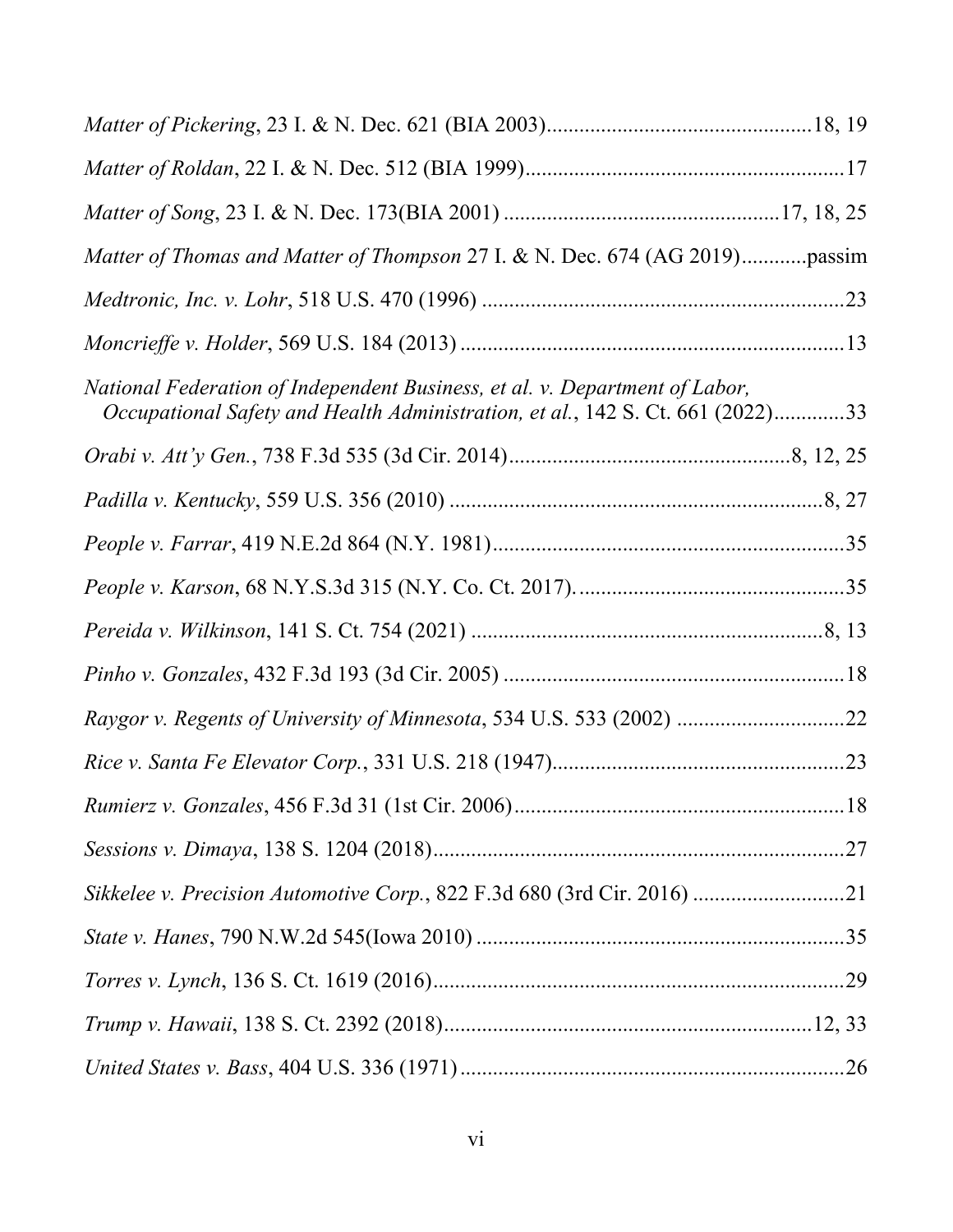| <b>Statutes</b>                                                                                                                                                       |
|-----------------------------------------------------------------------------------------------------------------------------------------------------------------------|
|                                                                                                                                                                       |
|                                                                                                                                                                       |
|                                                                                                                                                                       |
|                                                                                                                                                                       |
| <b>Other Authorities</b>                                                                                                                                              |
|                                                                                                                                                                       |
| Richard Frankel, Deporting Chevron: Why the Attorney General's Immigration Decisions<br>Should Not Receive Chevron Deference, 54 U.C. Davis L. Rev. 547, 605 (2020)14 |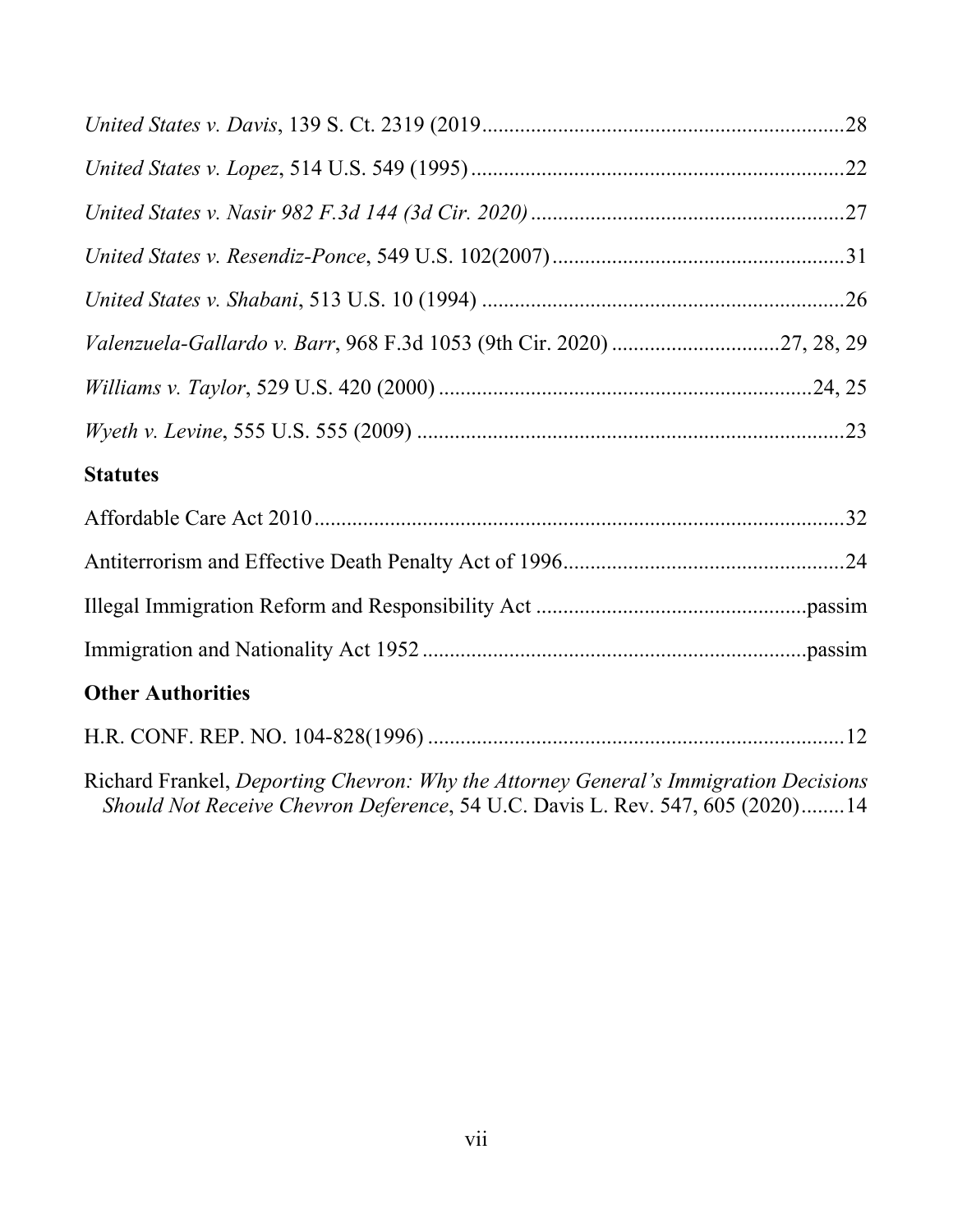#### **STATEMENT OF INTEREST**

*Amici curiae* are organizations with expertise concerning the intersection of criminal law and immigration law and therefore have a direct interest in the outcome of these proceedings.

The Harvard Law School Crimmigration Clinic teaches law students how to advocate for the advancement of immigrants' rights—particularly those impacted by the criminal law system. The Clinic engages in direct representation, policy advocacy, and impact litigation at the intersection of criminal law and immigration law. Scholarly articles produced by the Clinic's staff and faculty have been published in various law journals, including on the conviction definition at issue in these proceedings. The Clinic has filed briefs as amicus curiae on similar issues before the U.S. Supreme Court, the federal courts of appeals, the Board of Immigration Appeals, and various international tribunals.

The Immigrant Defense Project ("IDP") is a not-for-profit legal resource and training center dedicated to promoting fundamental fairness for immigrants having contact with the criminal legal and immigration detention and deportation systems. IDP provides defense attorneys, immigration attorneys, immigrants, and judges with expert legal advice, publications, and training on issues involving the interplay between criminal and immigration law. IDP seeks to improve the quality of justice for immigrants accused of crimes and therefore has a keen interest in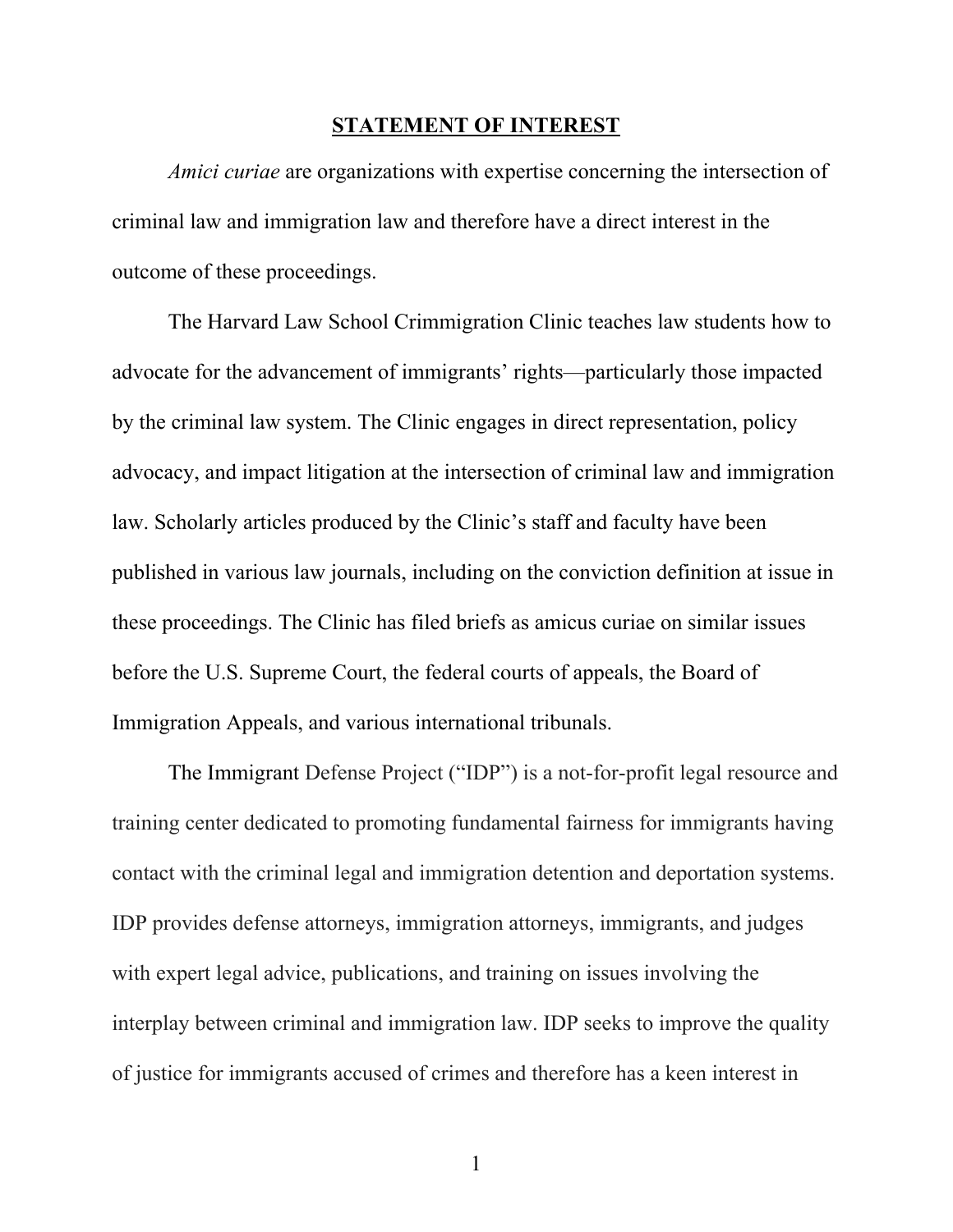ensuring that immigration law is correctly interpreted to give noncitizens the full benefit of their constitutional and statutory rights. IDP has submitted *amicus curiae* briefs in many key cases before the U.S. Supreme Court and Courts of Appeals involving the interplay between criminal and immigration law and the rights of immigrants in the criminal legal and immigration systems. *E.g.*, *Pereida v. Wilkinson*, 141 S. Ct. 754 (2021); *Esquivel-Quintana v. Sessions*, 137 S. Ct. 1562 (2017); *Mathis v. United States*, 136 S. Ct. 2243 (2016); *Padilla v. Kentucky*, 559 U.S. 356 (2010); *Leocal v. Ashcroft*, 543 U.S. 1 (2004); *INS v. St. Cyr*, 533 U.S. 289, 322–23 (2001) (citing IDP brief); *Orabi v. Att'y Gen.*, 738 F.3d 535 (3d Cir. 2014).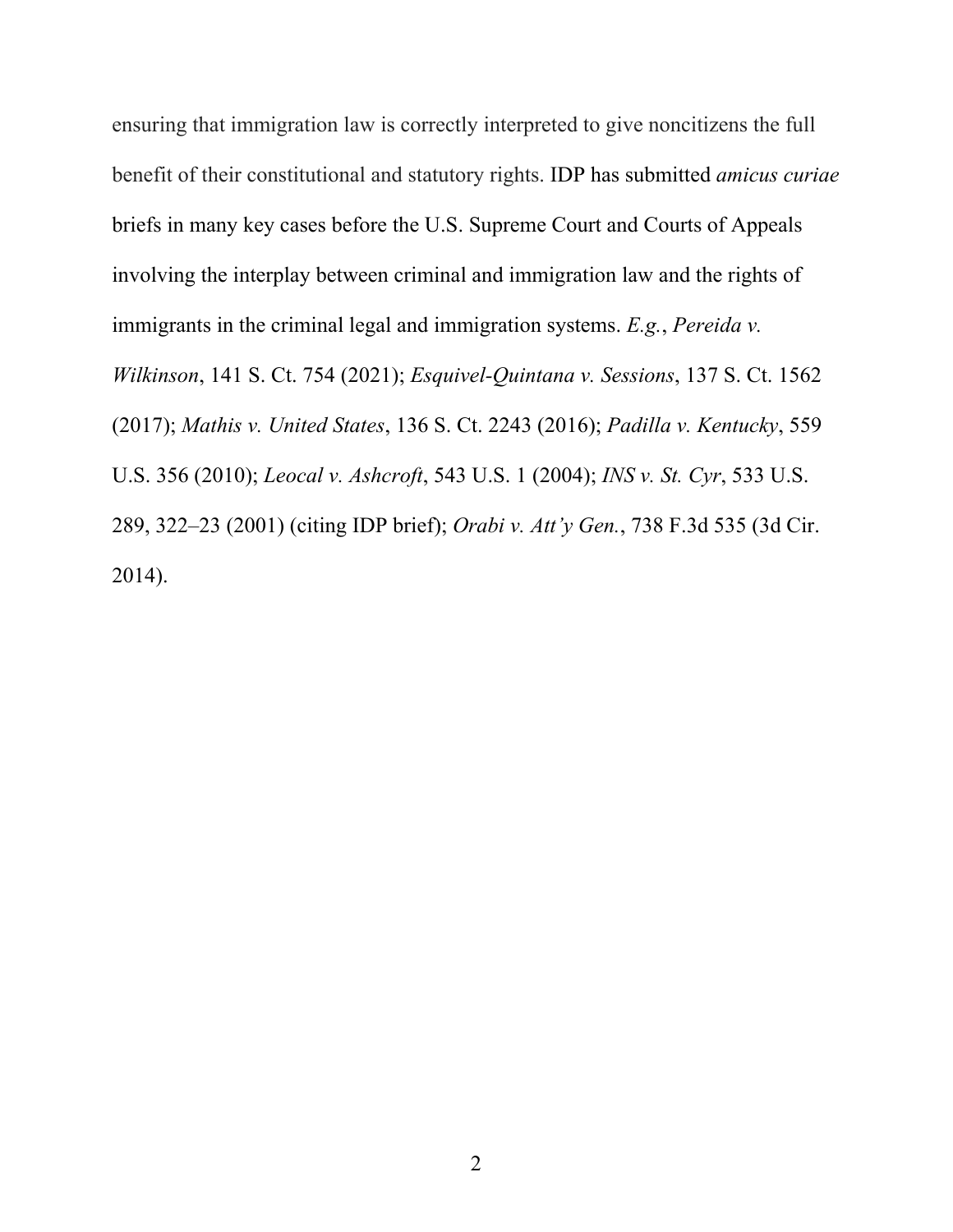#### **STATEMENT IN COMPLIANCE WITH RULE 29 (E)**

This brief is proffered pursuant to Federal Rule of Appellate Procedure 29. No party or party's counsel authored this brief in whole or in part; no party or party's counsel contributed money to fund the preparation or submission of this brief; and no other person except *Amici Curiae*, their members, or their counsel contributed money intended to fund the preparation or submission of this brief.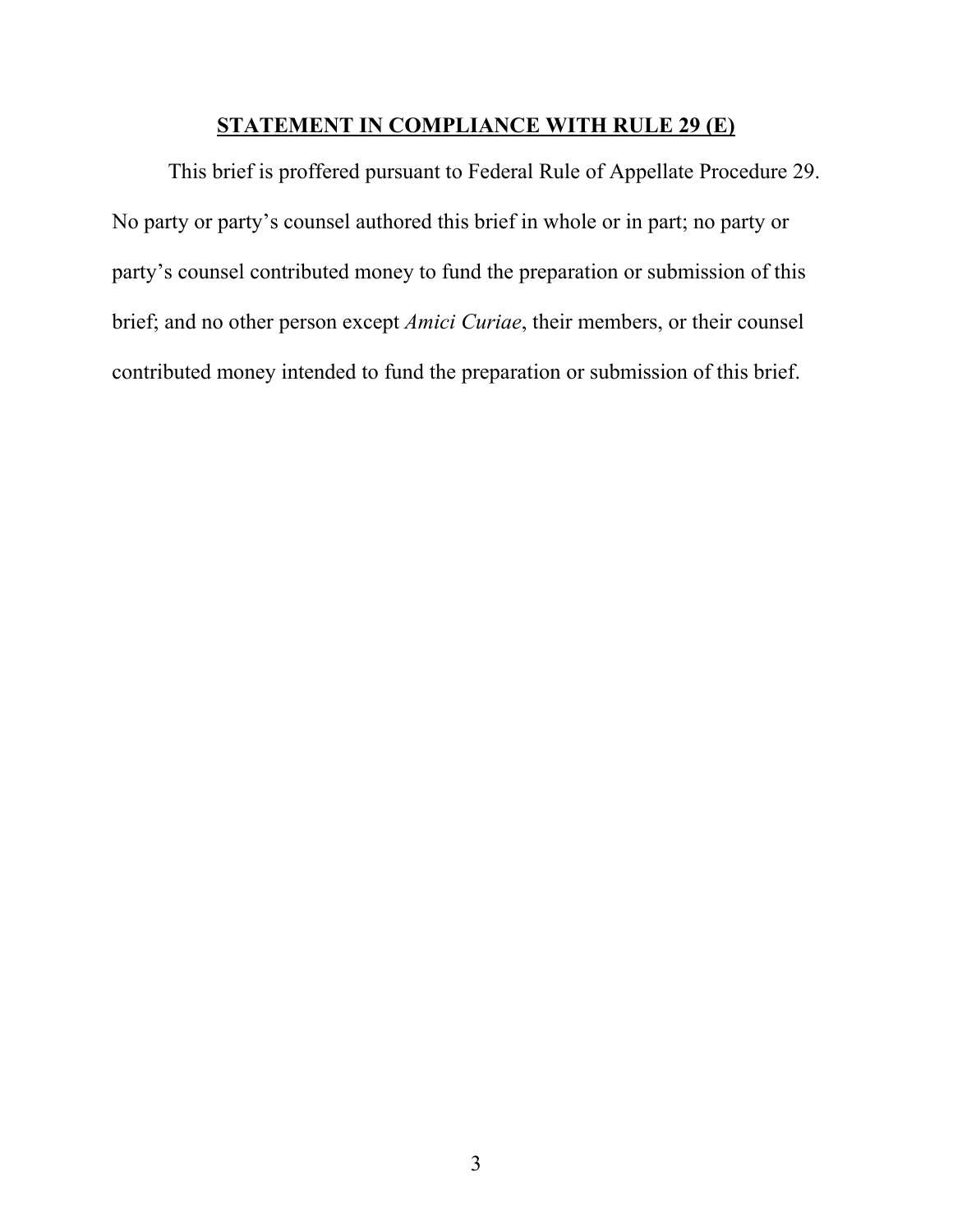#### **SUMMARY OF ARGUMENT**

For over sixty years the Board of Immigration Appeals ("BIA") and federal courts acknowledged that a state court sentence modification must be given full legal effect in immigration proceedings regardless of the reason for the underlying modification.<sup>1</sup> In 2019, Attorney General ("AG") Barr upended these longstanding precedents in a decision holding that only certain sentence modifications will be recognized in immigration proceedings. *See Matter of Thomas and Matter of Thompson*, 27 I. & N. Dec. 674 (AG 2019) ("*Thomas/Thompson*") (holding that only state court sentences that have been modified for a putative "procedural or substantive defect in the underlying criminal proceeding" will be given full legal effect under immigration law).

Not only does *Thomas/Thompson* contravene decades of BIA precedent, but it is also untethered from the unambiguous text of the Immigration and Nationality Act 1952 ("INA"). *See* Pub. L. No. 104-208, § 322, 110 Stat. 3009 (1996). The statute's plain language, context, and structure yield the incontrovertible conclusion that Congress intended immigration adjudicators to recognize sentencing modifications regardless of the sentencing court's motivation. Moreover, *Thomas/Thompson* upsets constitutional balance by overriding the states' constitutionally provided police powers over their criminal laws and by

 $\overline{a}$ 

<sup>&</sup>lt;sup>1</sup> Both parties have consented to the timely filing of this amicus brief.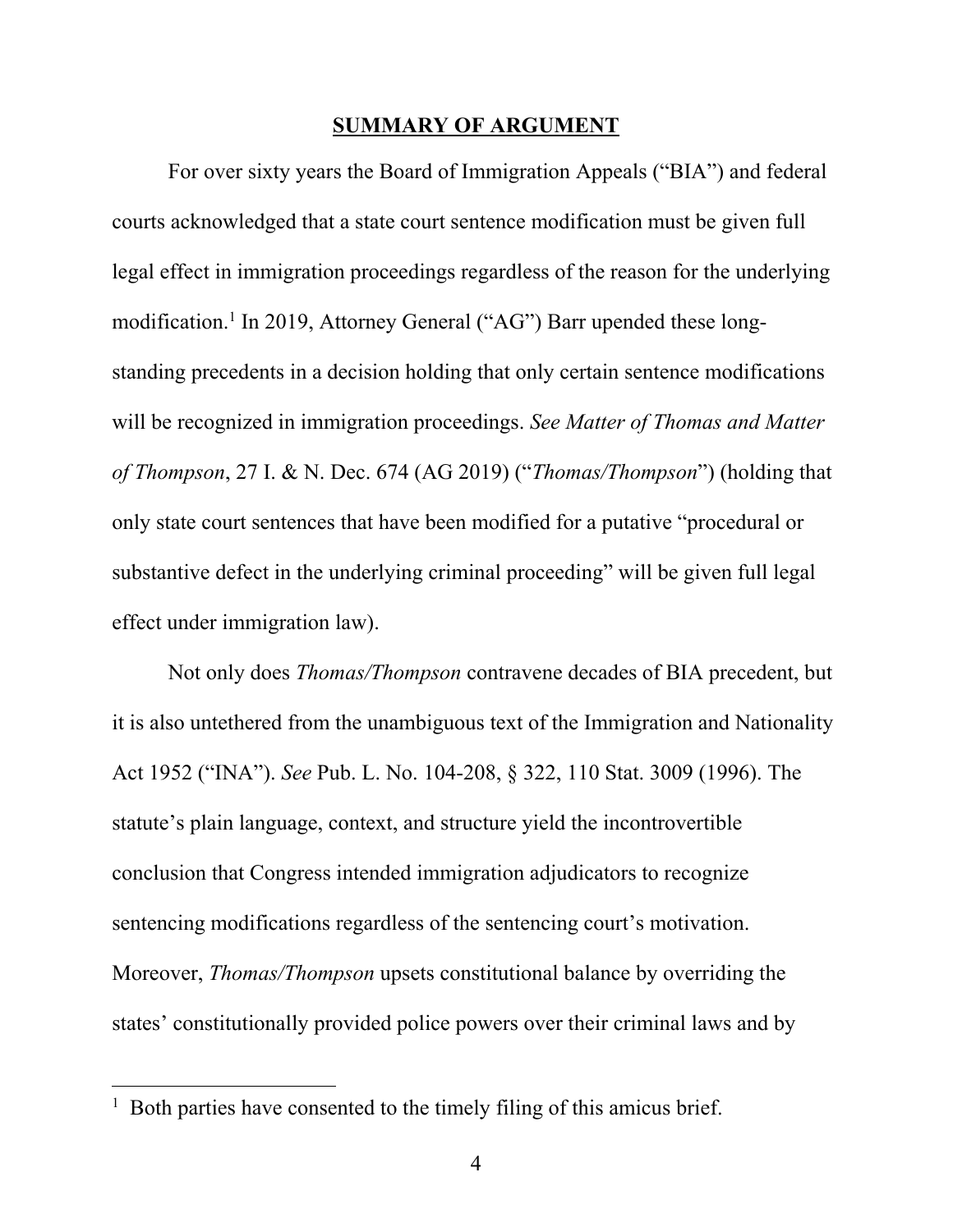preempting state laws and court orders without the required authority for doing so. Furthermore, the sentence definition is a statute of dual application with implications for both immigration law and federal criminal law. Ambiguities in such statutes are not resolved under the framework of *Chevron v. Natural Resources Defense Council*, 467 U.S. 837 (1984), as deference to agency interpretations of dual application statutes is not proper and would disrupt the federal separation of powers.

By failing to apply these and other dispositive statutory interpretation principles, the AG Barr arrived at an interpretation of law that Congress did not intend or authorize. The AG's decision in *Thomas/Thompson* represents an impermissible interpretation of the sentence definition and should therefore be rejected by this Court.

#### **ARGUMENT**

# **I. BY CREATING A HEIGHTENED AND EXTRA-STATUTORY STANDARD FOR HOW FEDERAL IMMIGRATION LAW TREATS STATE RESENTENCING DECISIONS,** *THOMAS/THOMPSON* **VIOLATES THE INA'S STATUTORY DEFINITION OF SENTENCE AND CONTRAVENES DECADES OF AGENCY CASE LAW REPEATEDLY RECOGNIZING SENTENCE MODIFICATIONS FOR IMMIGRATION PURPOSES.**

For more than sixty years, the BIA held that a state court's sentence modification must be given effect in immigration proceedings. Such recognition comports with the principles of federalism upon which the United States' system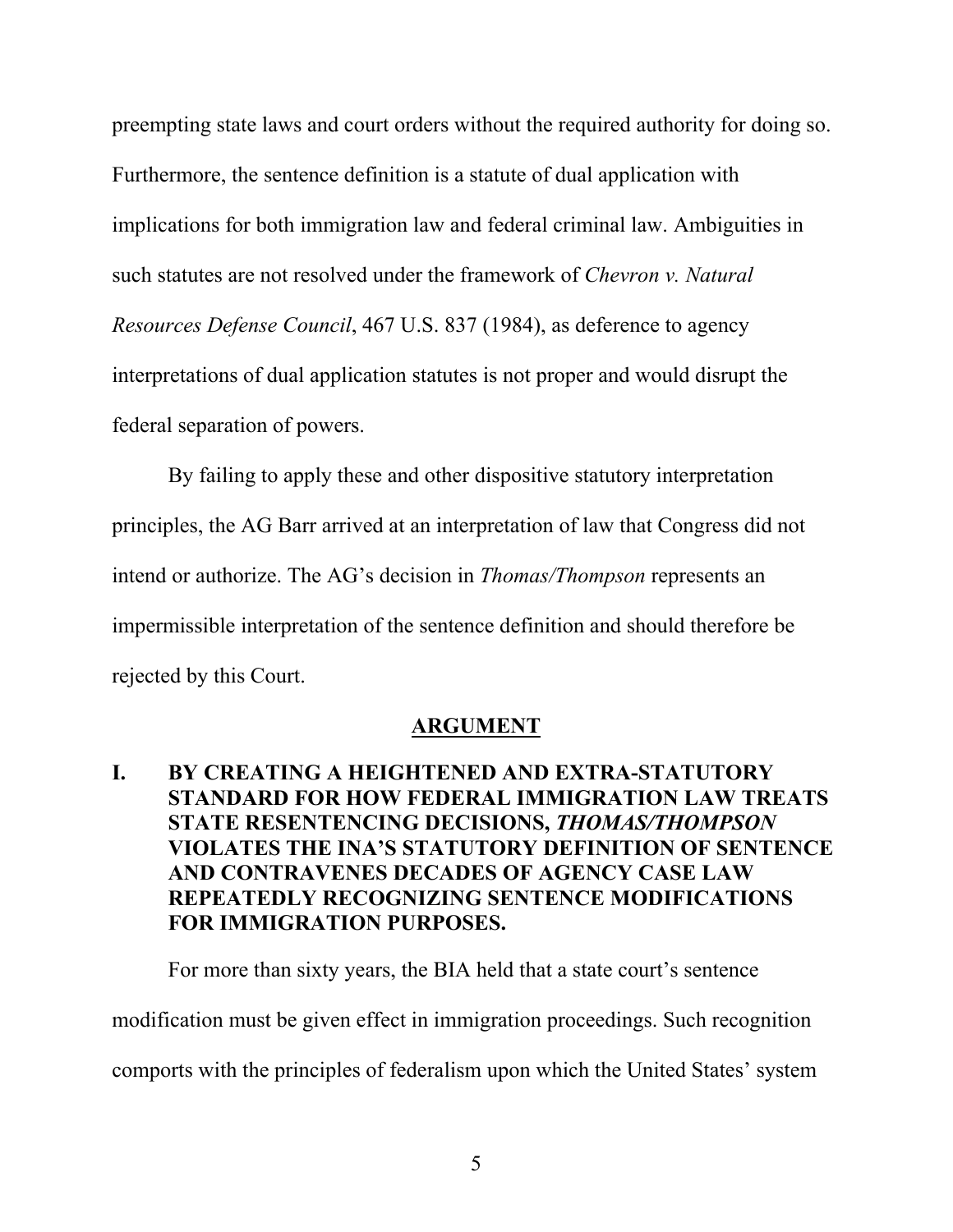of dual sovereignty is founded. Dual sovereignty requires that a state's ability to enact and enforce its criminal laws and procedures cannot be impeded by the federal government absent a clear statement of intent by Congress.

In 1996, the Illegal Immigration Reform and Responsibility Act ("IIRIRA") introduced the first statutory definitions of the terms conviction and sentence to the INA. The text of the sentence definition incorporates the prior decades' of decisional law nearly verbatim, with one narrow and explicit exception: it expands the sentence definition to include circumstances where there has been "suspension of the imposition or execution of sentence." 8 U.S.C.  $\S 1101(a)(48)(B)$ . That is the only statutory departure from the historical treatment of resentencing in immigration cases.

Notably, nowhere in the sentence definition does the text indicate that Congress meant to change how courts view sentencing modifications. Had Congress intended to further expand the sentence definition to exclude resentencing measures or modifications from consideration in immigration proceedings, Congress would have done so. *Cf. Orabi v. Att'y Gen.*, 738 F.3d 535, 541 (3d Cir. 2014). "The fact that [Congress] did not adopt [a] readily available and apparent alternative strongly supports" this conclusion. *Trump v. Hawaii*, 138 S. Ct. 2392, 2415 (2018)

(brackets in original and internal citation omitted)).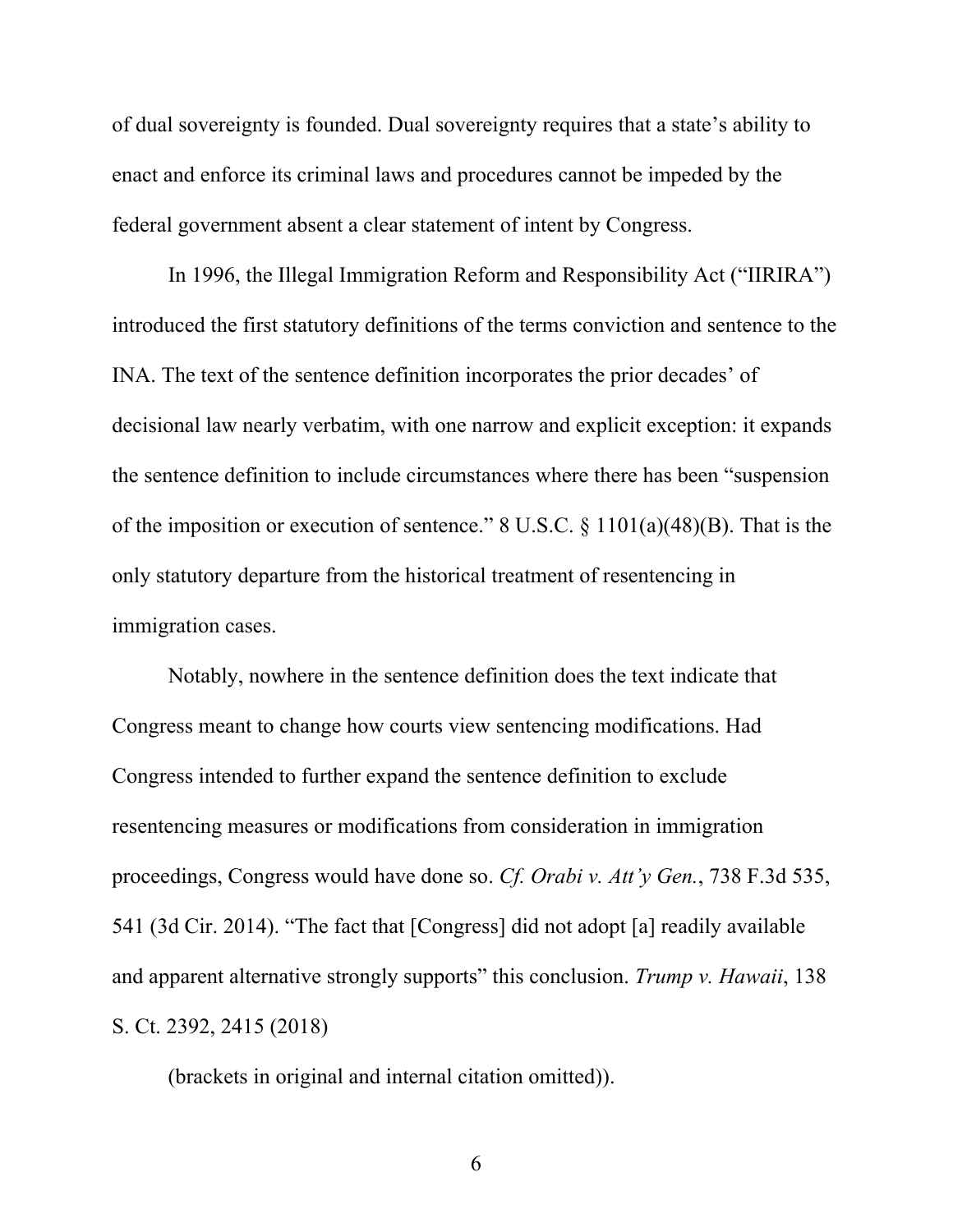Continued deference to sentencing court determinations is otherwise consistent with the structure of the INA. *Pereida v. Wilkinson*, 141 S. Ct. 754, 761 (2021) ("What the statute's text indicates, its context confirms."). In several places in the INA, the statute is structured to defer to state law determinations. For example, as the federal courts have affirmed time and again, Congress wrote the INA to be "dependent on" prior state convictions and sentences, and on the States to define the contours of their convictions and sentences. *See Moncrieffe v. Holder*, 569 U.S. 184, 218 (2013) (Alito, J., dissenting); *cf. Hylton v. Sessions*, 897 F.3d 57, 63–64 (2d Cir. 2018) (collecting cases). Immigration law also relies on state court determinations to confer Special Immigrant Juvenile Status. *See* 8 U.S.C. §  $1101(a)(27)(J)(i)$ –(ii). State agency and court determinations of crime victim helpfulness are also binding on federal immigration U-nonimmigrant status adjudications. *See* 8 U.S.C. § 1101(a)(15)(U)(i)(III).

Congress wrote the sentence definition within this context of according deference to state law determinations on issues to which the states are closest: issues of criminal and family law, and child welfare. Yet, the AG's decision in *Thomas/Thompson* directs immigration adjudicators to ignore a state court's sentence modification unless modification has been pursued due to a putative "procedural or substantive defect in the underlying criminal proceeding." 27 I. & N. Dec. 674, 690 (AG 2019).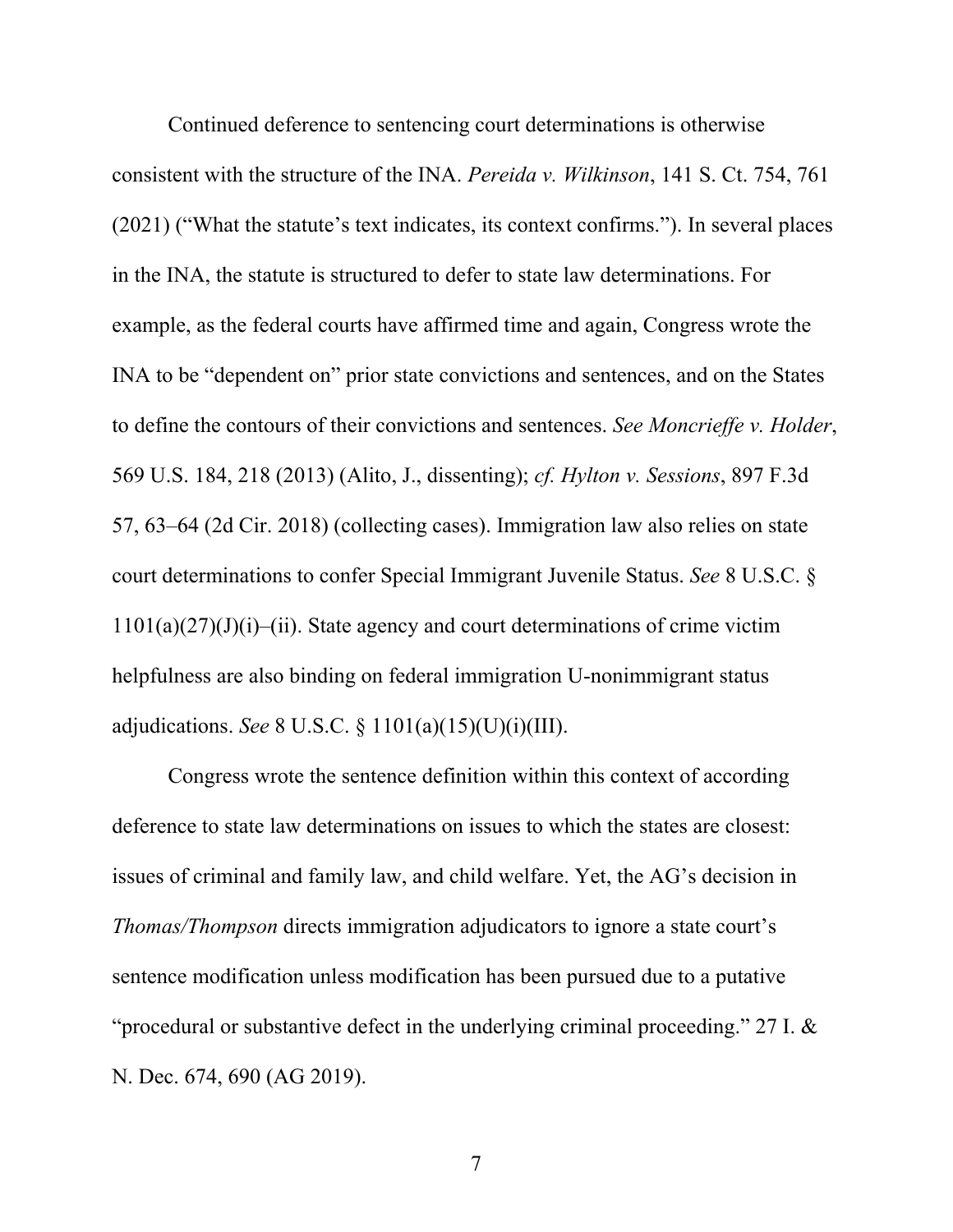Nowhere in the INA has Congress authorized the AG to restrict the recognition of sentence modifications in immigration proceedings. To do so in these circumstances would disrupt foundational principles of federalism and conflict with decades of agency precedent and the text as written by Congress.

#### **A. Prior to the IIRIRA, Well-Established Case Law Required Immigration Adjudicators to Give Full Effect to Post-Conviction Sentence Modifications.**

Prior to the IIRIRA, federal law did not statutorily define the term "sentence." Instead, a well-developed body of case law established when postconviction sentencing modifications were to be recognized for immigration purposes. Although the jurisprudence changed slightly over time, immigration adjudicators were required to give full effect to sentence modifications when determining their immigration-related impact. *See, e.g.*, *Matter of J-*, 6 I. & N. Dec. 562, 566 (BIA 1955) (holding that a state parole board's commutation of a sentence should be deferred to for immigration purposes); *Matter of C-P-*, 8 I. & N. Dec. 504, 508 (BIA 1959) (holding that when a trial court alters or modifies a sentence this should be given full effect for immigration purposes); *Matter of H*-, 9 I. & N. Dec. 380, 383 (BIA 1961) (holding that a state court's vacatur of a sentence should be deferred to for immigration purposes); *Matter of Martin*, 18 I. & N. Dec. 226, 227 (BIA 1982) (holding that a state court sentence modification should be deferred to for immigration purposes).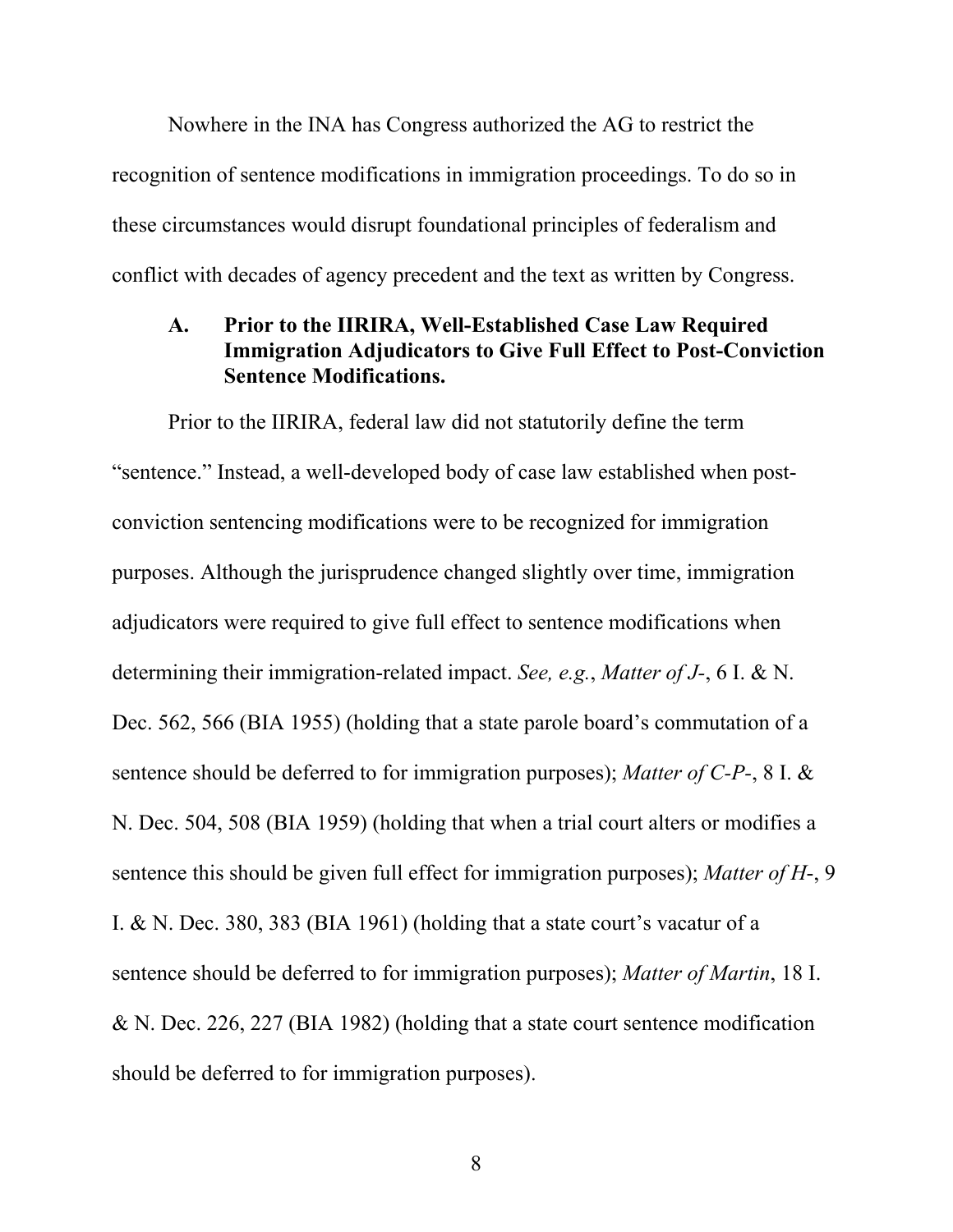For example, in *Matter of J-* the BIA held that a subsequently commuted sentence should be given full effect for immigration purposes. 6 I. & N. Dec. 562, 567 (BIA 1955). In that case, a lawful permanent resident was initially sentenced, by a state court, to at least one year and no more than ten years in prison for a fraud offense. *See id.* at 562–3. But, ten months after sentencing, the sentence was commuted by the state court. *Id.* The BIA held, consistent with their jurisprudence, that the original sentence lost all legal efficacy and that the commuted sentence should be given full legal effect. *See id.* at 563–7.

Similarly, in *Matter of H-*, the BIA gave full legal effect to a state court's vacatur of a prior sentence. 9 I. & N. Dec. 380, 384 (BIA 1961). In that case, a non-citizen was initially sentenced to at least eighteen months and no more than fifteen years in prison for an offense that qualified as a crime involving moral turpitude. *See id.* at 380–81. But, less than a year after sentencing, the non-citizen was removed from custody and a new trial was granted by the state court that resulted in a ten-month term of probation. *Id*. During the individual's removal proceedings, the government argued that the BIA should only give effect to the initial sentence. *See id.* at 381–2. The BIA rejected that argument because it contradicted the BIA's own precedent. *See id.* at 382–4.

Finally, in *Matter of Martin*, the BIA likewise deferred to a state court's sentence modification. 18 I. & N. Dec. 226, 228 (BIA 1982). In that case, a lawful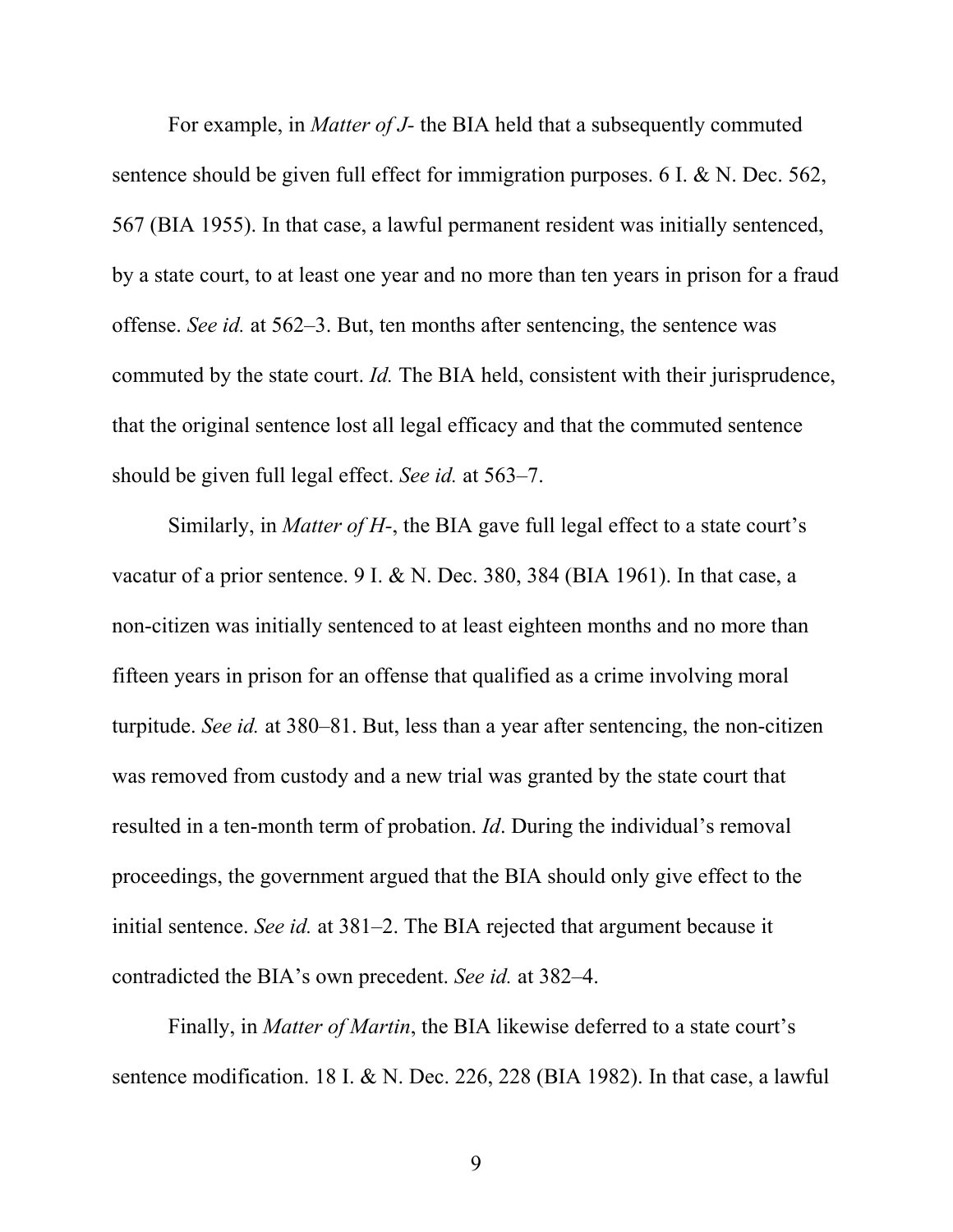permanent resident was sentenced to a twelve-year term of imprisonment for an offense that qualified as a crime involving moral turpitude. *See id.* at 227. After subsequently moving the criminal court for reconsideration, the respondent's sentence was modified to three months' time served and a five-year probation. *Id.* The state law at issue in the case authorized state courts to modify a sentence at any time in light of relevant and material factors not considered in the initial sentencing. *Id.* The BIA subsequently gave full effect to the respondent's modified sentence in her removal proceedings. *See id.* at 227–28.

This consistent deference to state court sentencing modifications created a uniform standard for immigration judges to apply. Judges simply accepted and recognized sentence modifications without dissecting complicated state-specific criminal procedures and attempting to ascertain the underlying purpose of a modification. Against this historical backdrop, Congress provided the first statutory definitions of "conviction" and "sentence" when it passed IIRIRA.

**B. For Over a Decade Prior to** *Thomas/Thompson***, The Board Appropriately Recognized That IIRIRA Did Not Alter These Well-Established Precedents Except in Cases of "Suspended" Sentences.** 

When codifying the sentence definition, Congress chose not to abrogate the decades of BIA precedent related to sentence modifications. *See* 8 U.S.C. § 1101(a)(48)(B) (statutory definition of sentence); *see also* H.R. CONF. REP. NO. 104-828, at 224 (1996) (Conf. Rep.).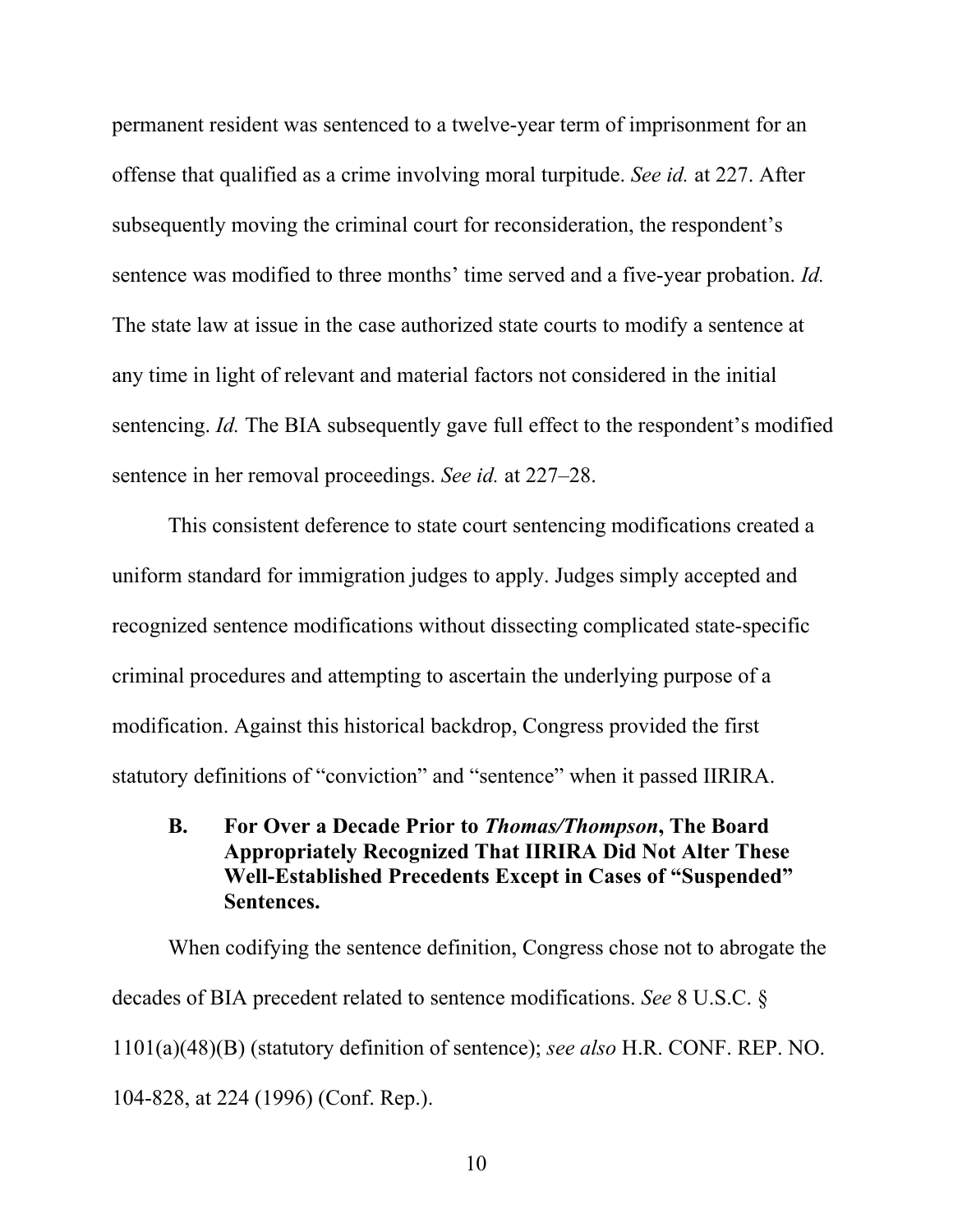Interpreting IIRIRA's new sentence definition. The BIA itself concluded that its pre-IIRIRA precedent recognizing state sentence modifications remained undisturbed by the new statutory provision. *Matter of Song*, 23 I. & N. Dec. 173, 174 (BIA 2001) (reaffirming *Matter of Martin*, 18 I. & N. Dec. 226, 227 (BIA 1982)) (distinguishing *Matter of Roldan*, 22 I. & N. Dec. 512 (BIA 1999)).

In *Matter of Song*, the BIA held that the INA requires courts to give full legal effect to a state court's vacatur of a prior sentence. 23 I. & N. Dec. 173, 174 (BIA 2001). In that case, a non-citizen was sentenced to one year in prison for a theft offense that qualified as an aggravated felony. *Id.* The non-citizen's sentence was later revised *nunc pro tunc* to a 360-day suspended sentence. *See id.* at 173–4. Citing *Matter of Martin*, the BIA noted that its precedent had previously given full legal effect to sentence modifications. *Id.* The BIA also distinguished its post-IIRIRA conviction definition jurisprudence, which it considered irrelevant to determining whether to give full legal effect to a sentence modification. *Id.* (citing *Matter of Roldan*, 22 I. & N. Dec. 512 (BIA 1999).

In *Matter of Cota-Vargas,* the BIA held that a trial court's decision to modify a respondent's criminal sentence *nunc pro tunc*, regardless of the reason for the decision, should be recognized as valid for the purposes of immigration law. 23 I. & N. Dec. 849, 852 (BIA 2005)*.* The BIA saw nothing within the language or purpose of the INA's sentence definition that indicated Congress's intent to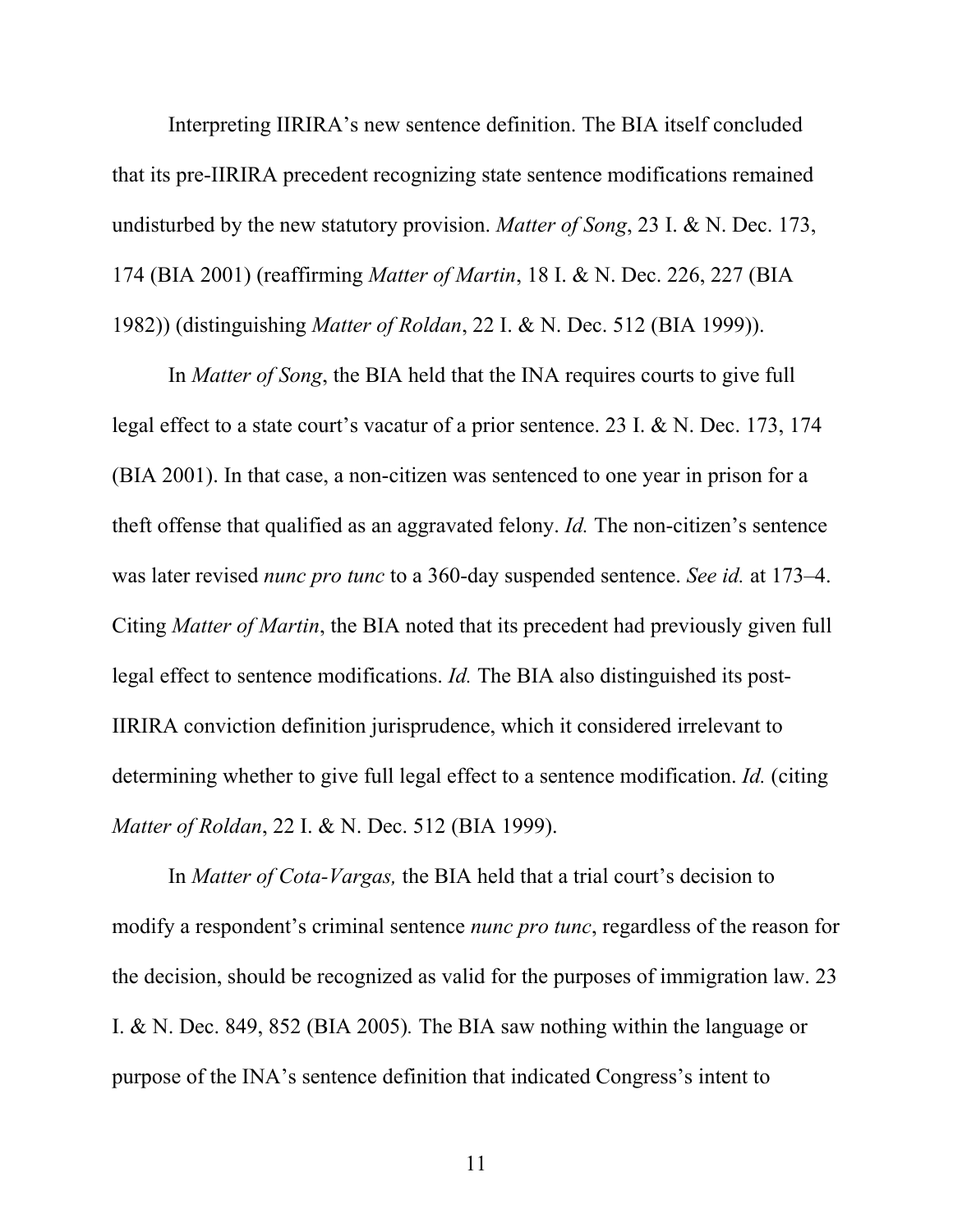preempt sentence modifications. *Id.* Citing *Matter of Song*, the BIA held that immigration law continues to defer to the prior state's court decision to reduce the non-citizen's sentence to be under 365 days. *Id.*

Similar to its rationale in *Matter of Song*, the BIA also reaffirmed that there was no basis in IIRIRA to apply the *Pickering* rationale to *sentence* modifications. *See Matter of Cota-Vargas*, 23 I. & N. Dec. at 852. In *Matter of Pickering*, 23 I. & N. Dec. 621, 624 (BIA 2003), the BIA held that state vacaturs of *convictions* were only valid for immigration purposes if the vacatur was based on a supposed "procedural or substantive defect in the underlying proceedings." *Id.*; *see also Pinho v. Gonzales*, 432 F.3d 193, 199 (3d Cir. 2005). Circuit Courts similarly rejected the *Pickering* rationale when interpreting sentence modifications. *See, e.g., Garcia-Lopez v. Ashcroft*, 334 F.3d 840, 846 (9th Cir. 2003), *overruled on other grounds by Ceron v. Holder*, 747 F.3d 773 (9th Cir. 2014) (reasoning that there is a well-settled principle that a state court's sentence modification is "qualitatively different" from a state court's expungement of a conviction) Rumierz *v. Gonzales*, 456 F.3d 31, 41 n.11 (1st Cir. 2006) (affirming *Garcia-Lopez v. Ashcroft*, 334 F.3d 840, 846 (9th Cir. 2003), *overruled in part by Ceron v. Holder*, 747 F.3d at 778) (internal quotation marks omitted).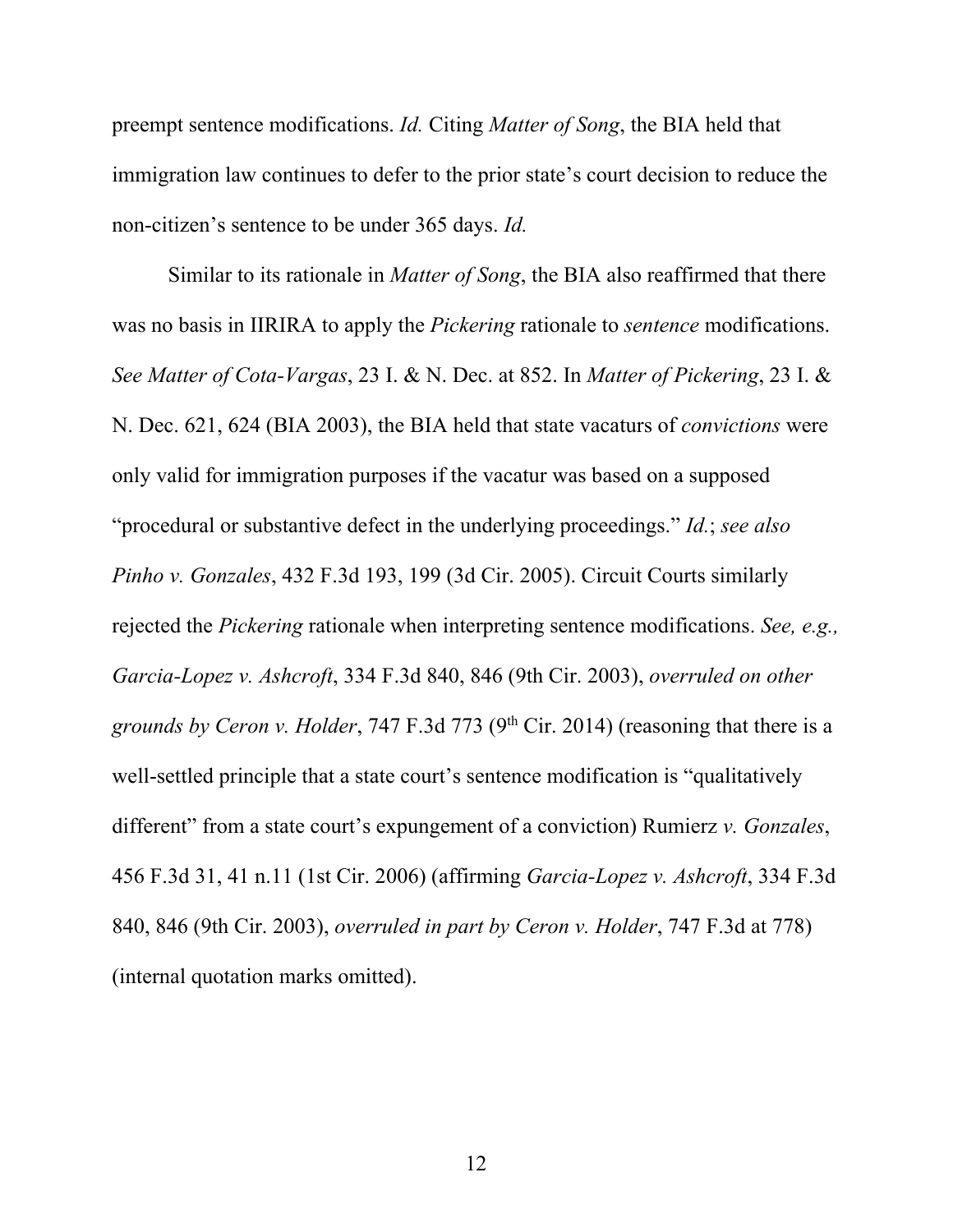This longstanding precedent was consistently followed by the BIA until 2019 when AG Barr issued *Thomas/Thompson* and erroneously applied *Pickering*'s holding regarding convictions to sentence modifications.

### **C.** *Thomas/Thompson* **Abruptly Departed from These Decades of Precedent Where Federal Immigration Law Defers to States Court Sentence Modifications.**

The AG abruptly changed course in *Thomas/Thompson*. In the name of "uniformity," the AG erased well-developed precedent for when a state court's sentence modification should be given full effect for immigration purposes. *See Thomas/Thompson*, 27 I. & N. Dec. at 683. Despite his proclamation, the AG's decision in *Thomas/Thompson* does not promote the uniform application of the sentence definition and in fact leads to greater disparity. Prior to the *Thomas/Thompson* sentencing standard there *was* uniformity in the immigration courts' treatment of state sentence modifications. Adjudicators simply deferred to a state court's sentence modification.

Under *Thomas/Thompson*, treatment of a state sentence modification now varies greatly depending on state-specific resentencing procedures and the varied types of documents that may be included in a criminal record. *See* Richard Frankel, "*Deporting* Chevron*: Why the Attorney General's Immigration Decisions Should Not Receive* Chevron *Deference*, 54 U.C. Davis L. Rev. 547, 605 (2020) (noting that *Thomas/Thompson* rejected well-developed BIA decisional law and that the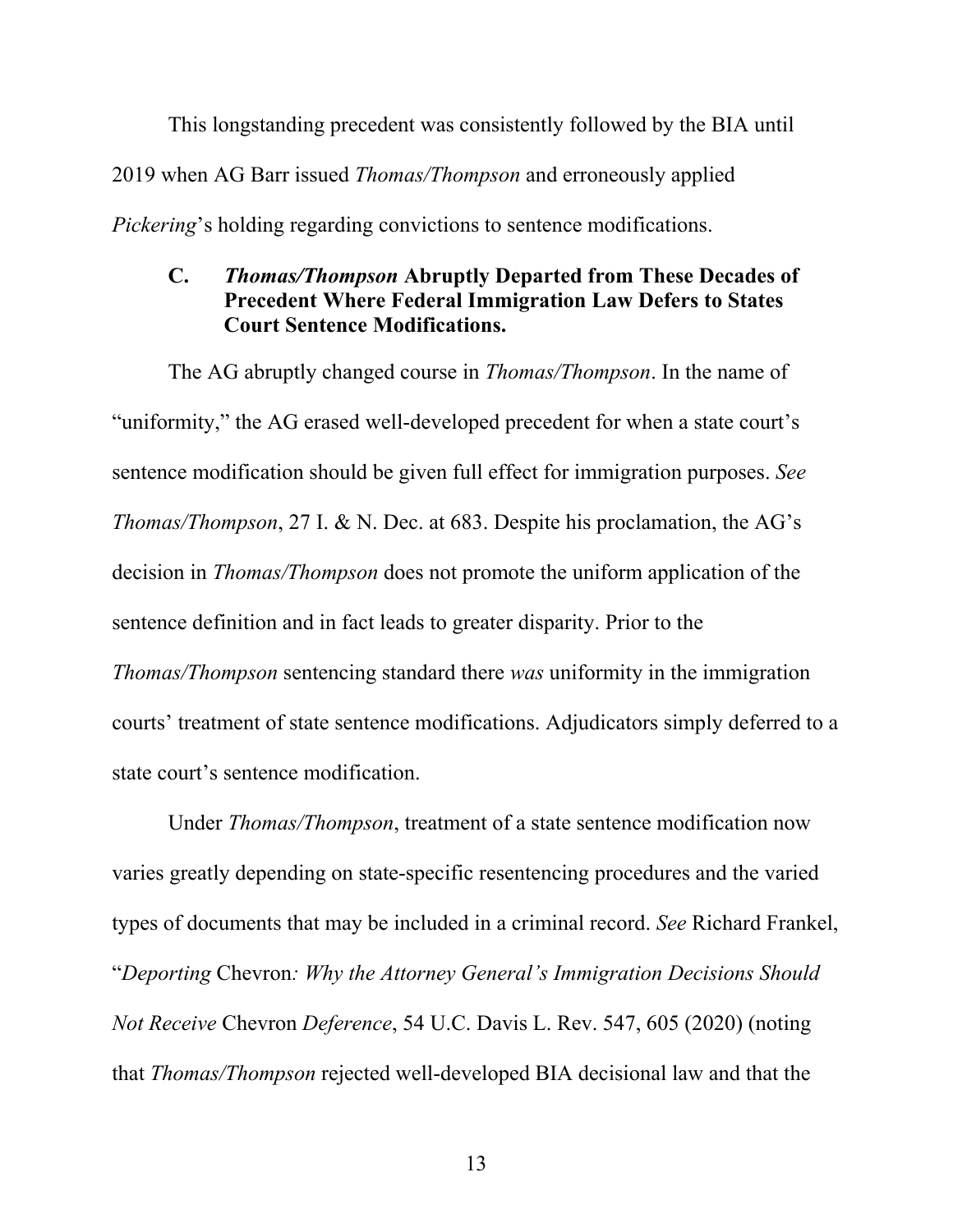AG's decision does not increase or promote consistency). Adjudicators must now sift through court records and comb through varied state procedures to decipher the rationale behind a state court's sentence modification and then whether it qualifies as a "substantive" or "procedural" defect.

*Amici* accordingly urge this Court to vacate the AG's decision in

*Thomas/Thompson*.

### **II. PROPER APPLICATION OF CONSTITUTIONAL AND STATUTORY INTERPRETATION PRINCIPLES DEMONSTRATE THAT THE SENTENCE DEFINITION UNAMBIGUOUSLY REQUIRES DEFERENCE TO SENTENCE MODIFICATIONS.**

Not only does *Thomas/Thompson* represent an abrupt departure from decades of decisional BIA precedent and create inconsistencies in the adjudication of sentence modifications, but it is also contrary to core principles of federalism and congressional intent reflected in the plain text of the statute. Nowhere in the IIRIRA's sentence definition did Congress explicitly authorize immigration adjudicators to disregard certain criminal sentence modifications while giving full effect to others. To be clear, Congress could have easily done so when it crafted the sentence definition to include suspended sentences. But it refrained from even mentioning sentence modifications in the statute and instead clearly intended to leave the decades of well-developed case concerning sentence modifications.

When interpreting a statute, courts employ tools of statutory interpretation to identify statutory meaning. *See Esquivel-Quintana v. Sessions*, 137 S. Ct. 1562,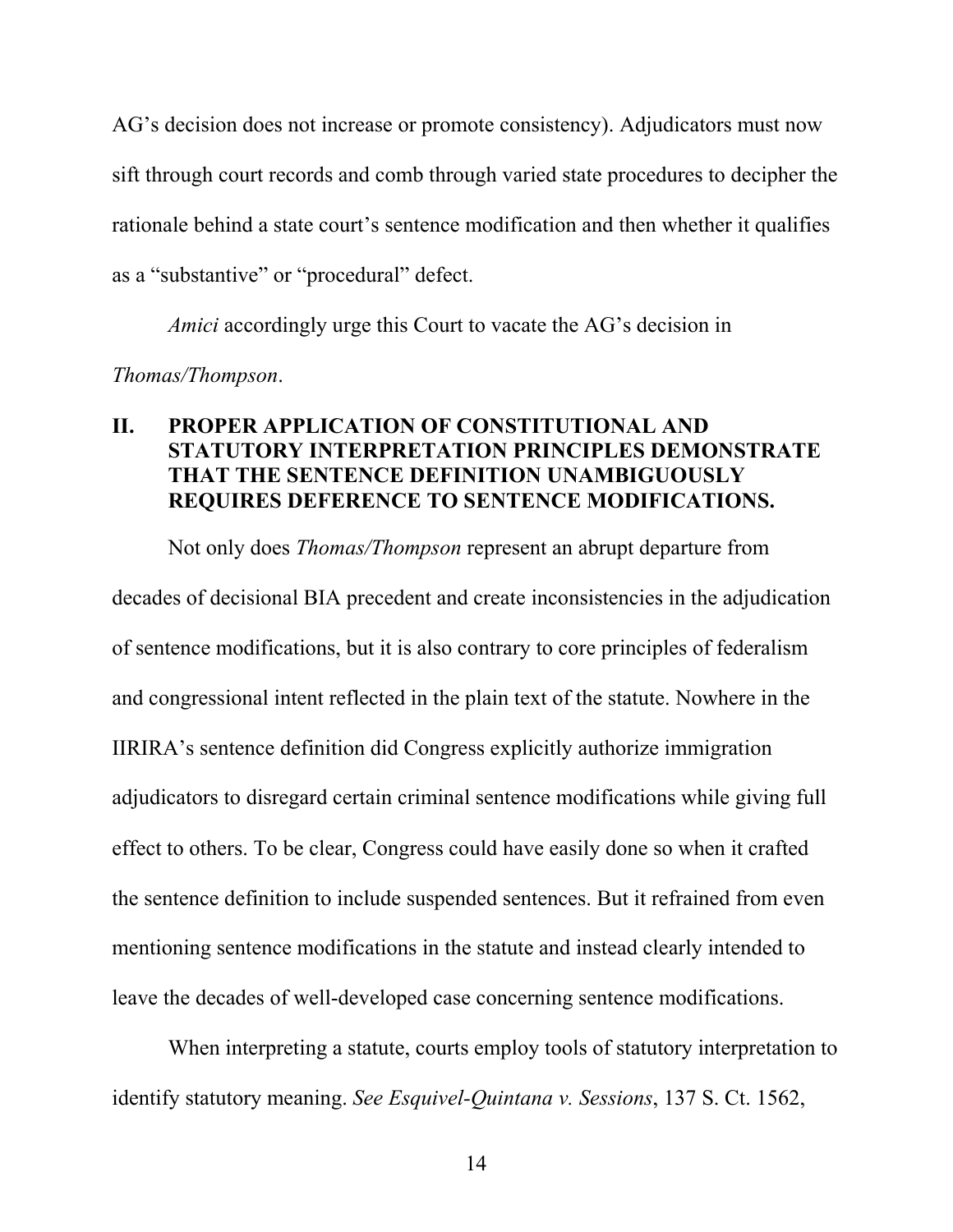1569 (2017)*.* Here, the canons of statutory interpretation, including the clear statement rule, the presumption-against-federal-preemption canon, and the prior construction canon are dispositive. They demonstrate that the INA unambiguously gives full legal effect to sentence modifications. To the extent this Court is unpersuaded that the statute's text is clear, the rule of lenity applies to resolve any ambiguity in the noncitizen's favor.

### **A. The Presumption Against Federal Preemption: in the INA Congress Did Not Intend to Preempt State Sentencing Laws or Otherwise Infringe on the States' Police Powers to Regulate Criminal Sentencing.**

The AG's decision is contrary to the presumption against federal preemption. The Supreme Court determined that it is appropriate to refer to basic principles of federalism, as embodied in the Constitution, when Congress does not expressly state its intent to intrude on the states' regulatory powers. *Bond v. United States*, 134 S. Ct. 2077, 2090 (2014) (holding that unless there is a clear indication that Congress intended to regulate local criminal activity, such regulation should be left to the states); *see also Sikkelee v. Precision Automotive Corp.*, 822 F.3d 680, 683 (3rd Cir. 2016) ("Congress must express its clear and manifest intent to preempt an entire field of state law.").

Pursuant to federalism principles, it is the states—not the federal government—that have authority to administer their criminal laws. *See United States v. Lopez*, 514 U.S. 549, 561 n.3 (1995) (In "our federal system, the States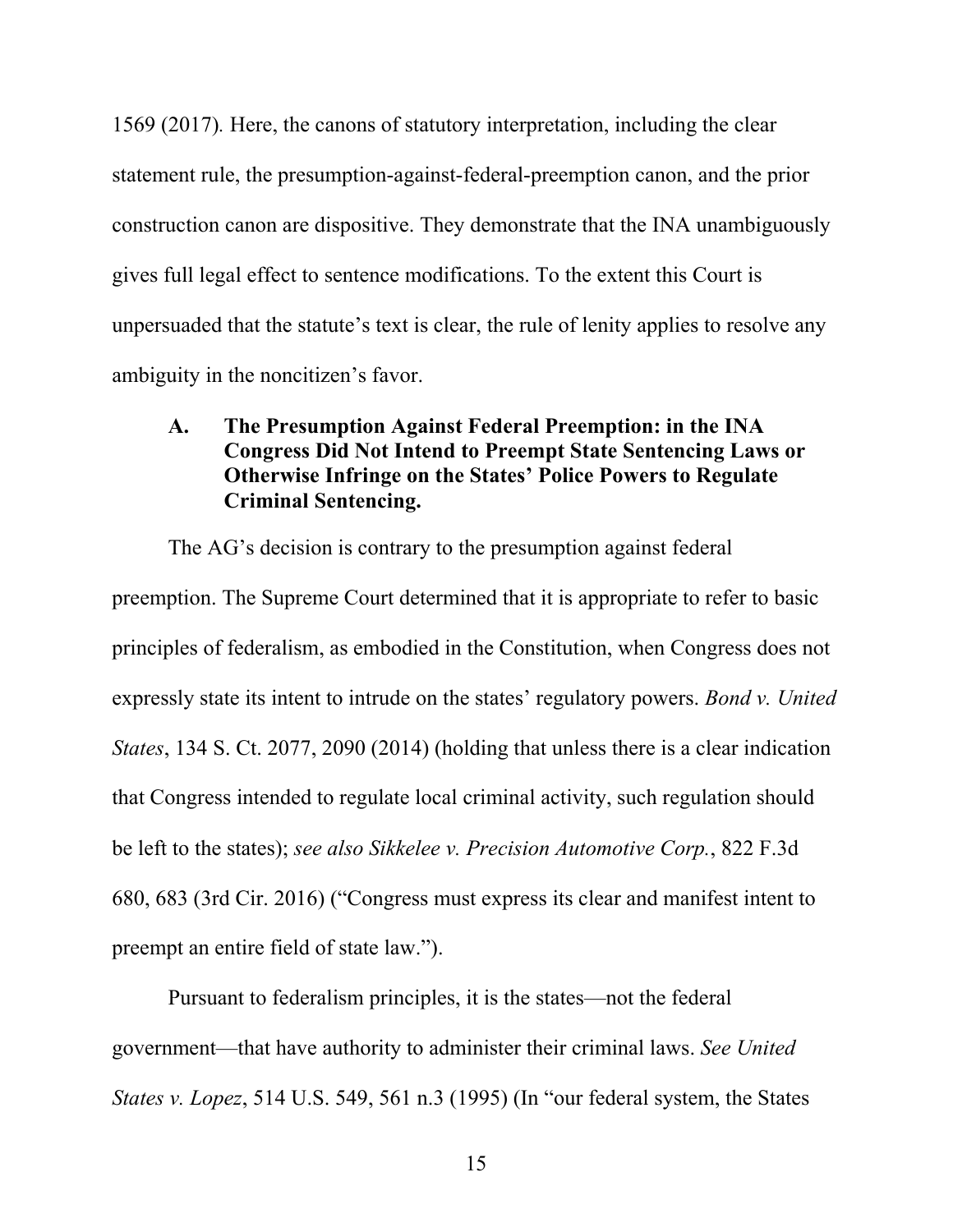possess primary authority for defining and enforcing the criminal law."). States' police powers must not be disturbed absent an "unmistakably clear" statement of intent from Congress. *Gregory v. Ashcroft*, 501 U.S. 452, 476 (1991). A court must therefore presume that any agency interpretation of a statute does not encroach on federalism principles absent a clear statement from Congress to the contrary. *See Raygor v. Regents of University of Minnesota*, 534 U.S. 533, 543 (2002) ("When Congress intends to alter the usual constitutional balance between the States and the Federal Government, it must make its intention to do so unmistakably clear in the language of the statute.") (internal quotations omitted)).

This clear statement rule is dispositive here. The INA's sentence definition contains no language whatsoever indicating that Congress intended to undermine state resentencing determinations except in cases of suspended sentences. If Congress meant to preclude state sentence modifications from the sentence definition it could have easily done so. According to the BIA, there is "nothing in the language or stated purpose of [the sentence definition] that would authorize us to equate a sentence that has been modified or vacated by a court ab initio with one that has merely been suspended." *Matter of Cota-Vargas*, 23 I. & N. at 852. Indeed, Congress deliberately decided to alter the federal-state balance *only* as it relates to suspended sentences and not regarding other state sentencing decisions, including sentence modifications.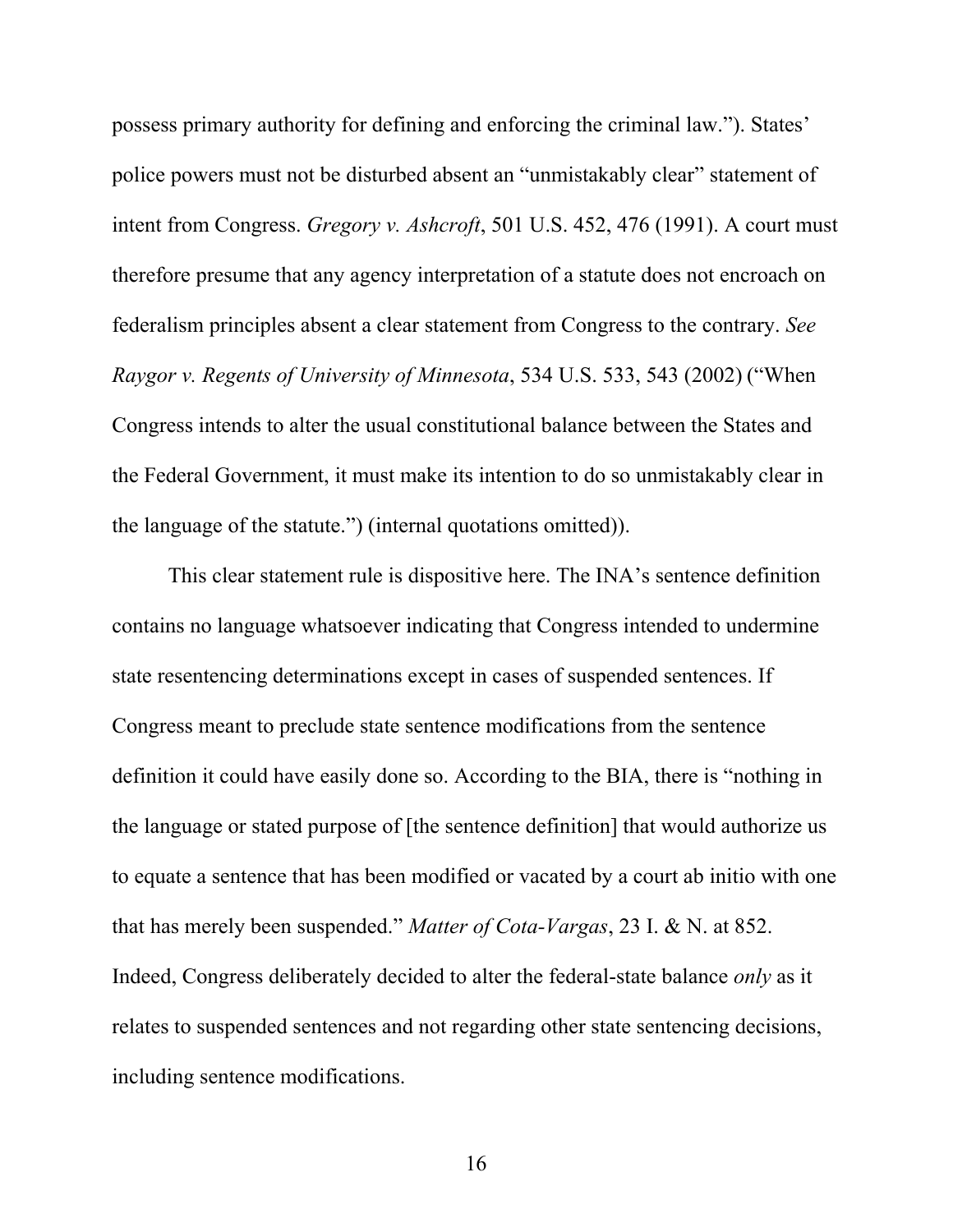AG Barr's claim in *Thomas/Thompson* that certain sentence modifications should be disregarded because "Congress' intent to attach immigration consequences to certain convictions and sentences" in this context is wholly insufficient to sanction preemption of state sentencing laws. 27 I. & N. Dec. at 675. The Supreme Court has already held that "the possibility that federal enforcement priorities might be upset is not enough to provide a basis for preemption." *Kansas v. Garcia*, 140 S. Ct. 791, 807 (2020). Otherwise, "the assumption that the historic police powers of the States were not to be superseded by the Federal Act unless that was the clear and manifest purpose of Congress'" remains unrebutted and the state law regime must stand. *Medtronic, Inc. v. Lohr*, 518 U.S. 470, 485 (1996) (quoting *Rice v. Santa Fe Elevator Corp.*, 331 U.S. 218, 230 (1947)).

Under the Supreme Court's jurisprudence, this case is open and shut. This is a paradigmatic example where "Congress has indicated its awareness of the operation of state law" as it interrelates with federal immigration law—"a field of federal interest"—"and has nonetheless decided to stand by both concepts and to tolerate whatever tension there [is] between them." *Wyeth v. Levine*, 555 U.S. 555, 575 (2009) (quoting *Bonito Boats, Inc. v. Thunder Craft Boats, Inc.*, 489 U.S. 141, 166–167 (1989) (internal quotation marks omitted)). This court should therefore reject the *Thomas/Thompson* decision as an unauthorized interpretation of the INA, and restore the state of the law to what it had been prior to AG Barr's intervention.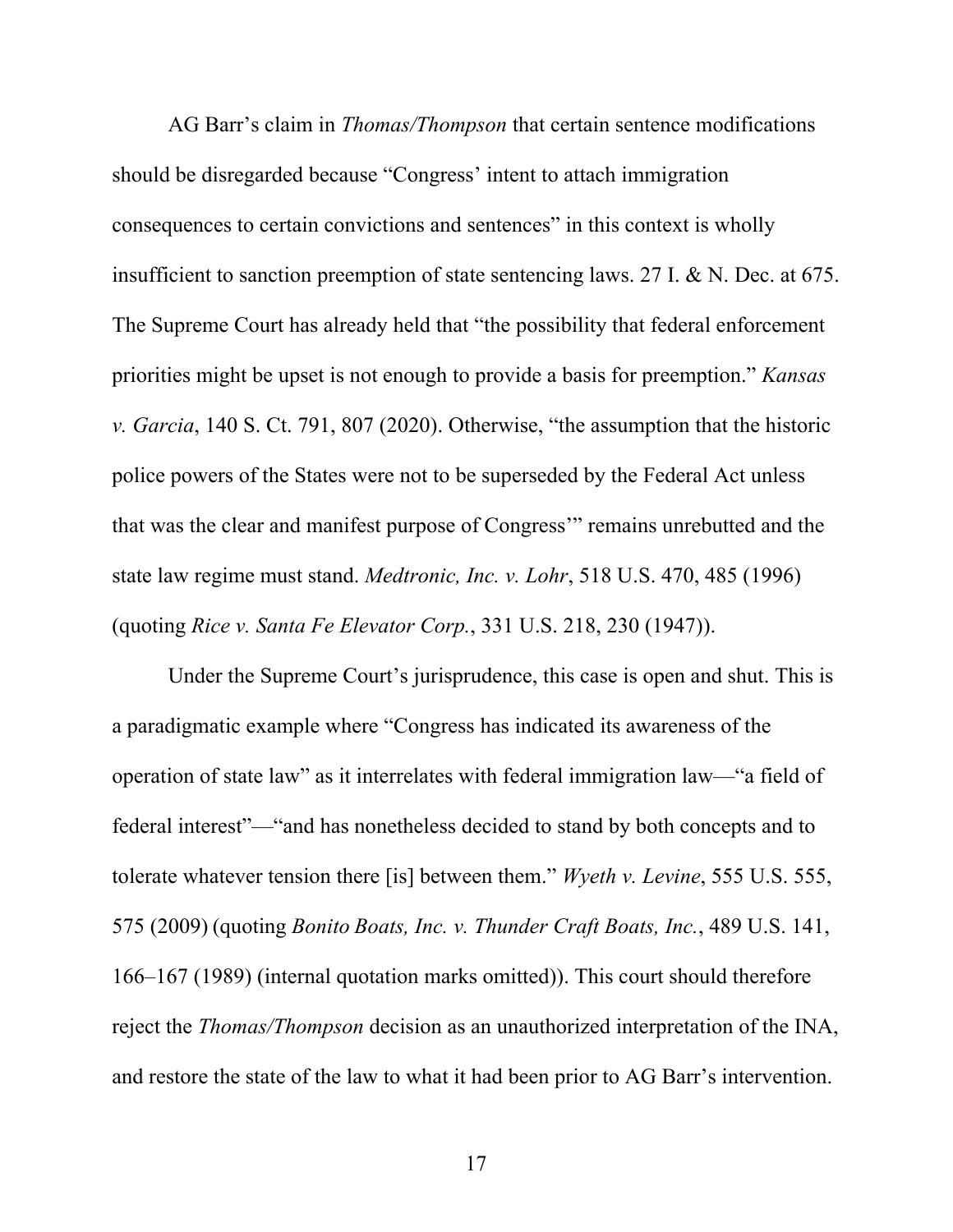**B. The Prior Construction Canon: in Legislating a Statutory Definition of Sentence, Congress Incorporated Decades of Decisional Law Giving Full Effect to Sentence Modifications in Immigration Proceedings, Which** *Thomas/Thompson* **Impermissibly Contravenes.**

The prior-construction canon dictates that Congress does not legislate on a blank slate. Accordingly, "[w]hen the words of the Court are used in a later statute governing the same subject matter," courts should "give the words the same meaning in the absence of specific direction to the contrary." *Williams v. Taylor*, 529 U.S. 420, 434 (2000). Applied here, the prior-construction canon mandates that courts adhere to the decades-long practice of deferring to states to give meaning to sentence modifications.

In *Williams v. Taylor*, the Supreme Court sought to interpret the meaning of "failed to develop" under 28 U.S.C.  $\S$  2254(e)(2) of the Antiterrorism and Effective Death Penalty Act of 1996 ("AEDPA") to determine whether the statute bars an evidentiary hearing where the petitioner did not develop the factual basis of her claims in state court proceedings despite diligent efforts. *See* 529 U.S. 420, 430 (2000). In holding that it does not, the Court emphasized that the language of § 2254(e)(2) "echoes" that in a prior case, *Keeney v. Tamayo-Reyes*, 504 U.S. 1, 8 (1992). In *Keeney*, the Court noted a prisoner's "failure to develop a material fact in state court" and held that the prisoner was required to meet a heightened standard of prejudice before receiving a hearing on his claim. 504 U.S. 1, 8 (1992);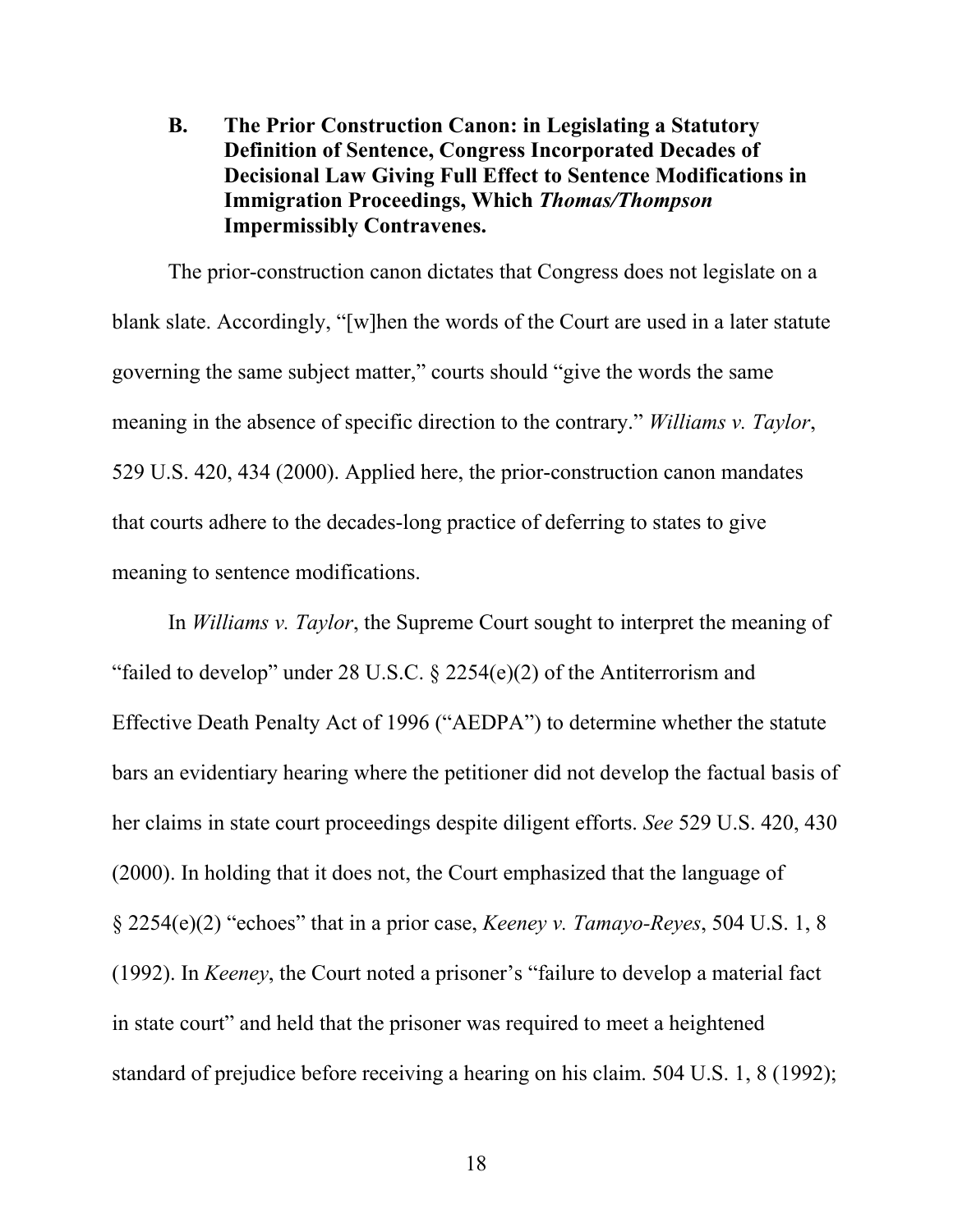*id.* at 3. Applying the prior-construction canon, the Court in *Williams v. Taylor*  concluded that, because § 2254(e)(2) mirrored the language of *Keeney*, "Congress intended to preserve at least" that aspect of *Keeney*'s holding. *See* 529 U.S. at 433.

This Court also has applied the prior-construction canon with respect to the conviction finality rule. *See Orabi*, 738 F.3d at 54. In that case, this Court held that in codifying a statutory definition of "conviction" in the INA, Congress incorporated the pre-IIRIRA history of decisional law that excluded convictions pending appeal from the immigration definition of conviction. *See id.*

The BIA has similarly applied the prior-construction canon in the sentence definition context in two precedential cases since the IIRIRA. In those cases, the BIA gave state court criminal sentence modifications full legal effect without regard to the underlying purposes of the modification. *See e.g., Matter of Cota-Vargas*, 23 I. & N. Dec. at 852–53 (giving "full faith and credit" to a California Superior Court decision modifying a respondent's sentence *nunc pro tunc* from 365 days to 240 days); *Matter of Song*, 23 I. & N. Dec. at 174 (deferring to the Circuit Court for Montgomery County, Maryland's sentence reduction from 365 days to 360 days).

As discussed *supra*, Section I.B., those BIA decisions recognized that while Congress intended to change how suspended sentences were interpreted in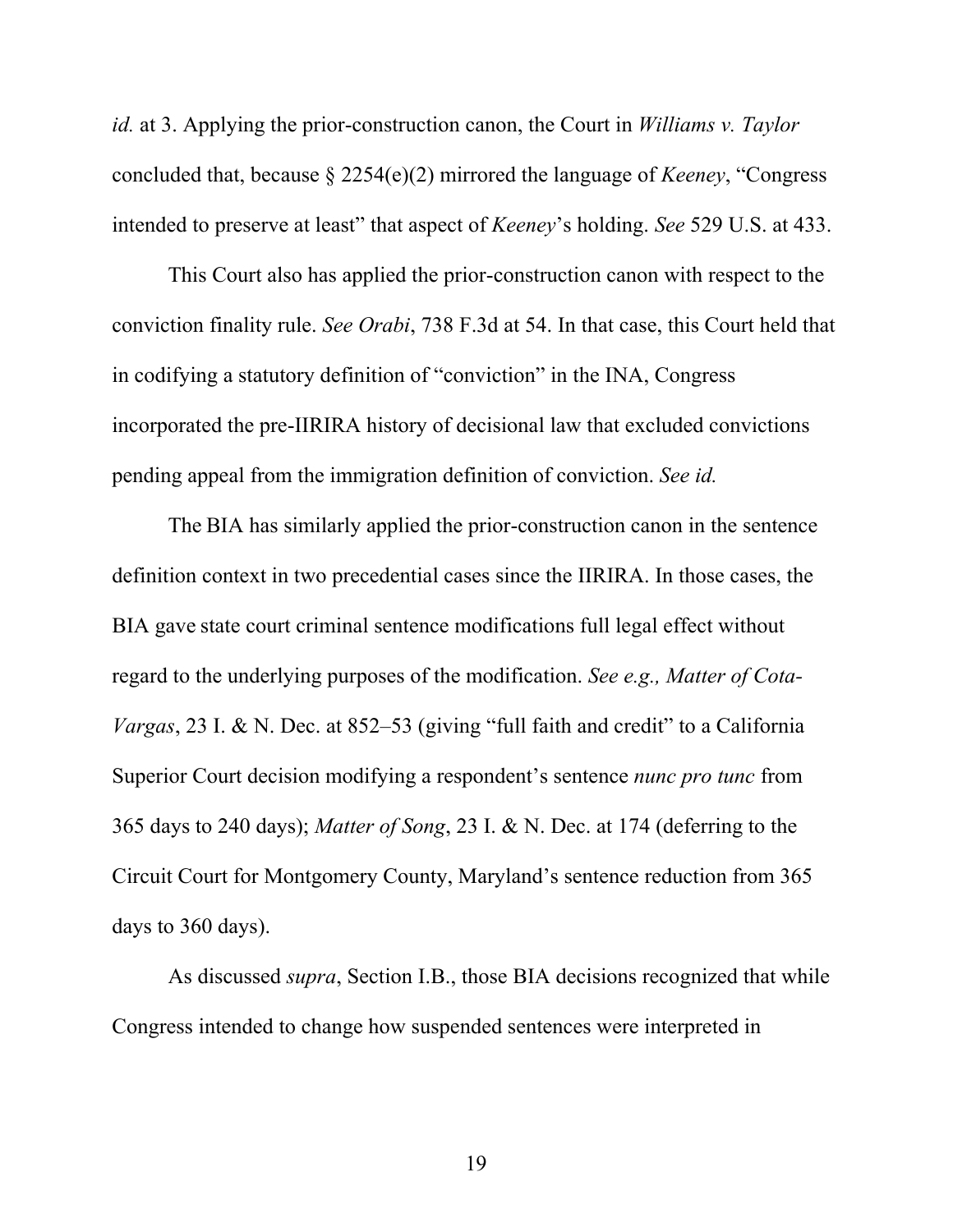immigration proceedings, it did not mean to upend case law recognizing state sentence modifications in immigration proceedings.

Congress crafted the sentence definition against that backdrop and deliberately chose not to undo the decades of jurisprudence recognizing sentence modifications. This Court should therefore reject *Thomas/Thompson* because it does not accord with the prior construction canon and is an abrupt and unreasoned departure from longstanding BIA jurisprudence.

## **C. Should the Court Find Any Remaining Ambiguities after Applying These Linguistic and Interpretive Principles, the Court Should Apply the Rule of Lenity to Resolve Any Ambiguities in Favor of Noncitizens Like the Petitioner.**

Should this Court conclude that the statute is ambiguous, it must resolve any ambiguity in the noncitizen's favor under the rule of lenity and the presumption against deportation. *See e.g., United States v. Shabani*, 513 U.S. 10, 17 (1994) (reasoning that the rule of lenity must apply when all other traditional canons of statutory interpretation have failed to render an ambiguous statute unambiguous).

The rule of lenity is based on the principle that defendants are entitled to notice of the consequences of criminal conduct. *United States v. Bass*, 404 U.S. 336, 347–8 (1971). When those consequences are particularly severe, the legislature must have spoken clearly to the issue. *Id.* Judge Bibas' concurring opinion in *United States v. Nasir* is further illustrative. 982 F.3d 144, 177–79 (3d Cir. 2020), *judgment vacated and remanded* 142 S.Ct. 56 (2021). In that opinion,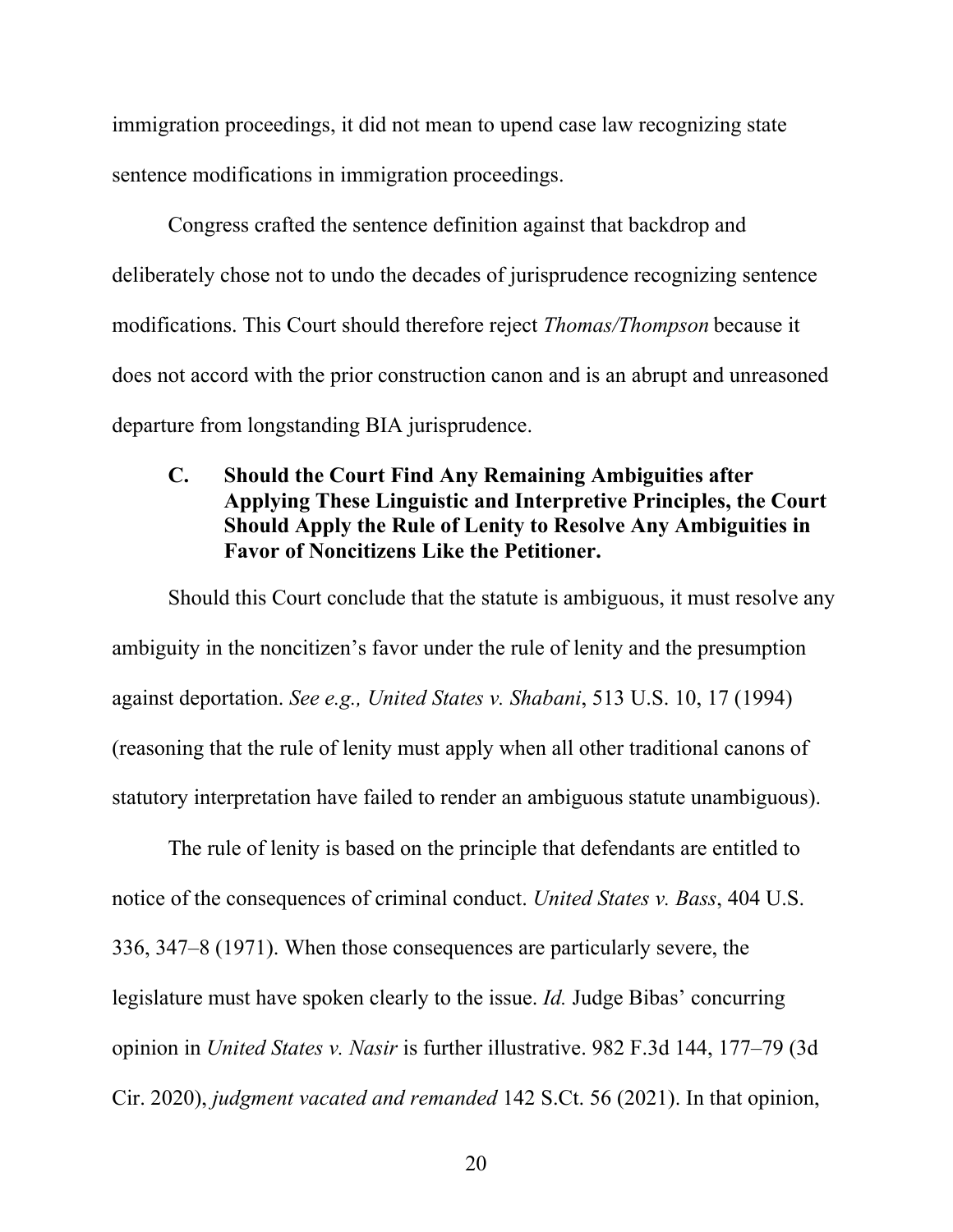Judge Bibas reasoned that applying the rule of lenity ensures accordance with other "core values of the Republic" including separation of federal powers. *See id.* 

The rule of lenity thus ensures that a legislature's power to punish is only enforced when the legislation is clear, preventing non-legislative bodies from reading into the legislation what is not there. *See also Valenzuela-Gallardo v. Barr*, 968 F.3d 1053, 1059 (9th Cir. 2020) (reasoning that the power to write federal law resides only with elected officials in Congress and thus that deferring to BIA interpretation of an ambiguous statute raises constitutional concerns).

Here, the severe consequence of deportation militates in favor of reading statutory ambiguities in favor of the noncitizen, as the courts have historically recognized. To impose such a severe penalty based on the AG's flawed reading of the sentence definition in *Thomas/Thompson* does not provide noncitizens with the requisite notice and violates separation of federal powers. *See Sessions v. Dimaya*, 138 S. 1204, 1213 (2018) ("[T]he grave nature of deportation" is a "drastic measure often amounting to lifelong banishment or exile." (internal citations and quotation marks omitted)); *Padilla v. Kentucky*, 559 U.S. 356, 368 (2010) ("We . . . have previously recognized that preserving the client's right to remain in the United States may be more important to the client than any potential jail sentence."); *Leocal v. Ashcroft*, 543 U.S. 1, 12 n.8 (2004) (reasoning that the rule of lenity applies in favor of noncitizens if there are statutory ambiguities in a dual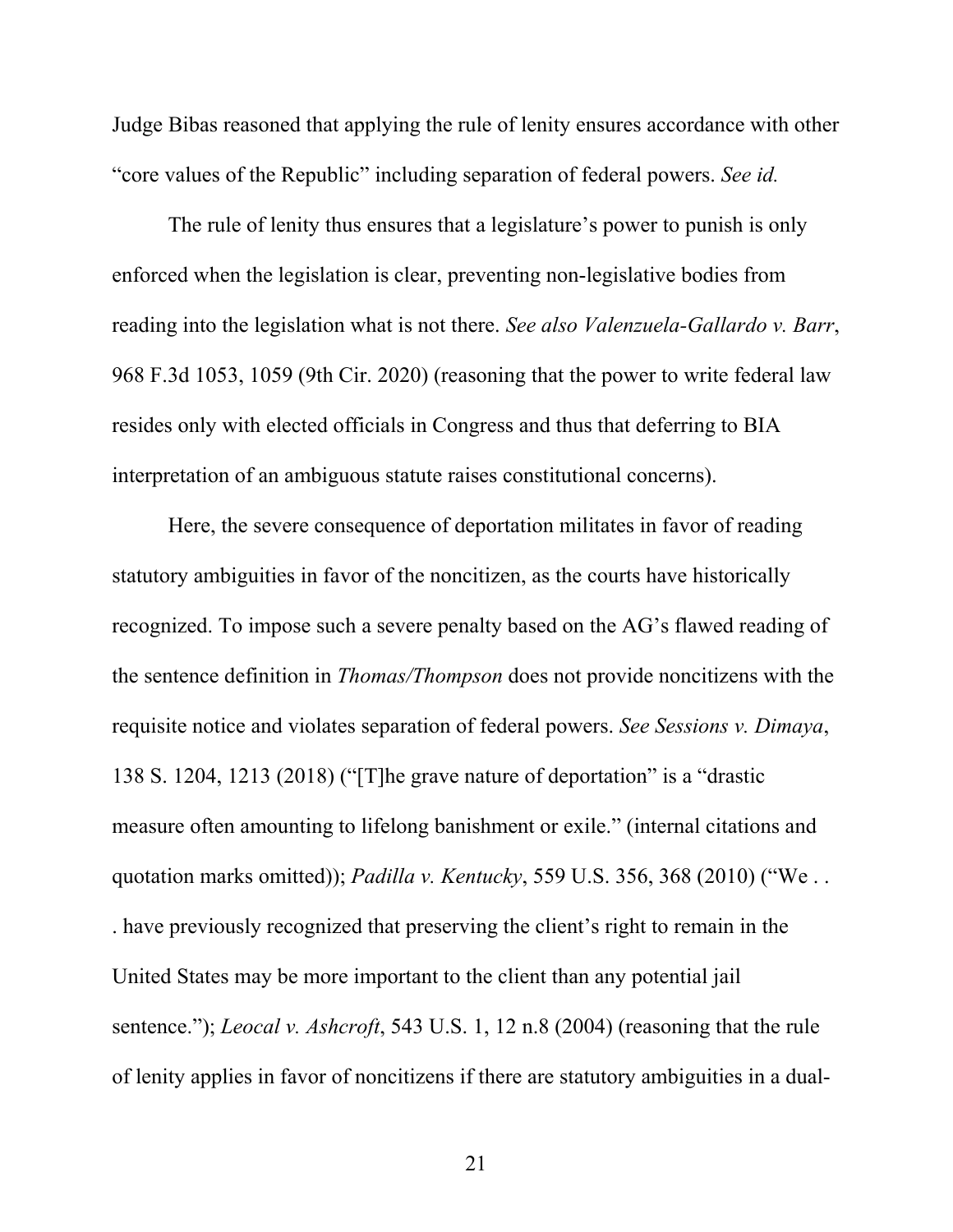application provision of the INA); *Fong Haw Tan v. Phelan*, 333 U.S. 6, 10 (1948)

("[S]ince the stakes are considerable for the individual, we will not assume that

Congress meant to trench on [the noncitizen's] freedom beyond that which is

required by the *narrowest* of several possible meanings of the words used.")

(emphasis added)).

Here, no such indication, much less certainty, exists. Accordingly, this Court should read any statutory ambiguity in favor of noncitizens like Ms. Pacheco Vega.

# **III. FEDERAL COURTS DO NOT REVIEW AGENCY INTERPRETATIONS OF THE SENTENCE DEFINITION UNDER THE** *CHEVRON* **FRAMEWORK BECAUSE THE PROVISION IS A STATUTE WITH BOTH CIVIL AND CRIMINAL APPLICATION AND CONGRESS HAS NOT DELEGATED TO THE ATTORNEY GENERAL THE POWER TO DEFINE THE ELEMENTS OF CRIMINAL OFFENSES.**

The separation of federal powers doctrine dictates that "only the people's elected representatives in Congress have the power to write new federal criminal laws." *United States v. Davis*, 139 S. Ct. 2319, 2323 (2019). It also provides that and that "permitting executive officials to define the scope of criminal law could offend the doctrine of separation of powers." *Valenzuela-Gallardo*, 968 F.3d at 1059 ("Deferring to the BIA's construction of a statute with criminal applications raises serious constitutional concerns.").

Reviewing the Supreme Court's interpretations of the INA's aggravated felony provisions, which are also dual-application, is illustrative. Notably, the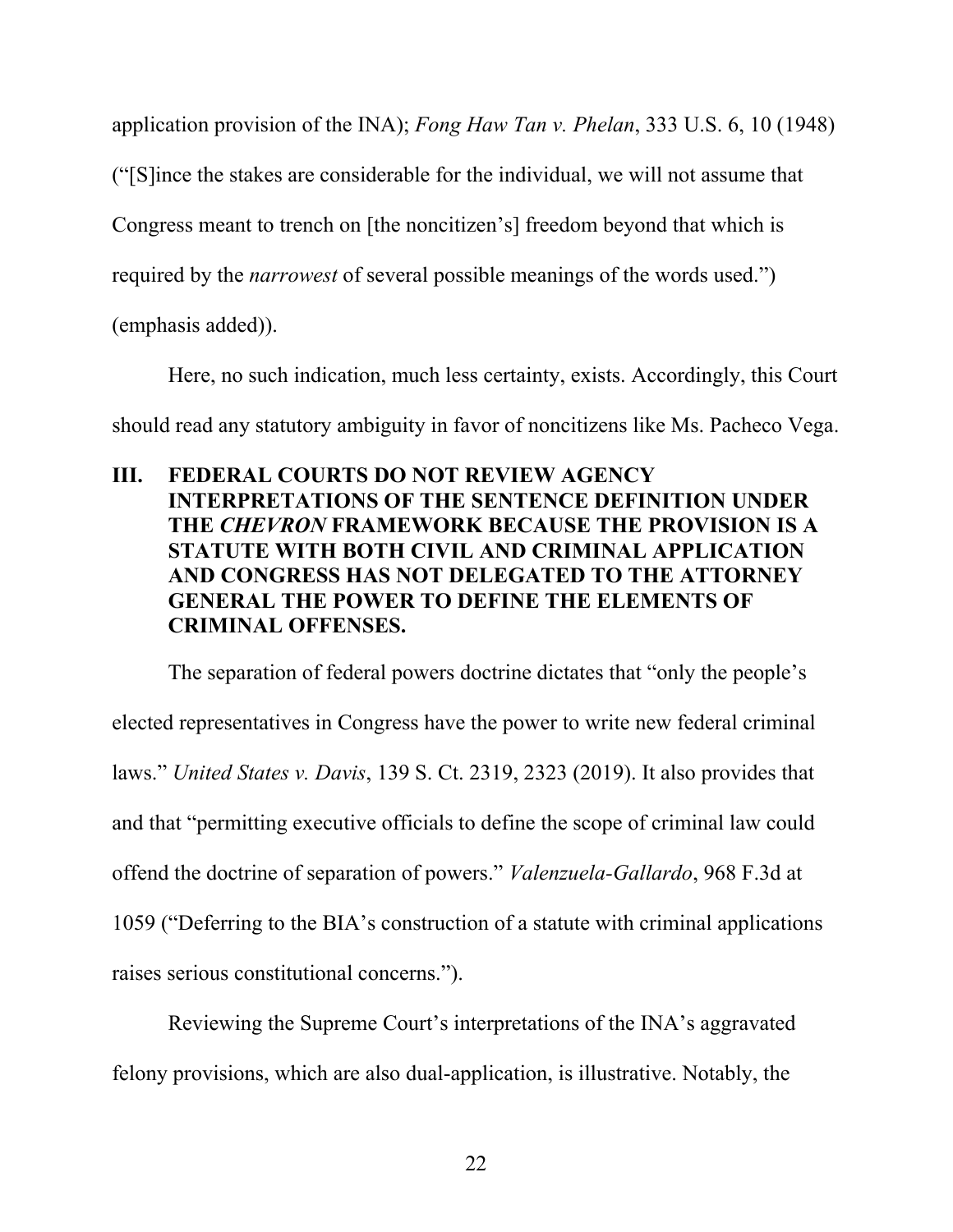Court has never conducted any such review under the *Chevron* framework. *See e.g., Esquivel-Quintana v. Sessions*, 137 S. Ct. 1562 (2017) (rejecting the BIA's interpretation of the "sexual abuse of a minor" aggravated felony provision at 8 U.S.C. §1101(a)(43)(A) rather than deferring under *Chevron*); *Torres v. Lynch*, 136 S. Ct. 1619 (2016) (reviewing the arson-related aggravated felony provision in the INA without any reference to *Chevron* or the BIA's interpretation); *Lopez v. Gonzales*, 549 U.S. 47 (2006) (same, regarding the drug trafficking aggravated felony ground in the INA without any reference to *Chevron*); *Valenzuela Gallardo*, 968 F.3d at 1059 (discussing the Supreme Court's consistent pattern of extending no deference to agency interpretation of dual application aggravated felony provisions and collecting cases).

In *Leocal*, the Court considered the BIA's determination that a state driving under the influence conviction was categorically a crime of violence aggravated felony under 8 U.S.C. § 1101(a)(43)(F), 18 U.S.C. § 16. 543 U.S. 1, 3–4 (2004). In so doing, the Court never mentioned *Chevron* deference, but instead explicitly noted that 18 U.S.C. § 16 "is a criminal statute, and it has both criminal and noncriminal applications," where ambiguity must be resolved via the rule of lenity. *Leocal,* 543 U.S. at 11 n.8. According to the Court, the rule of lenity is applicable in such a situation because it is the judiciary's role to interpret the statute to ensure consistent meaning in both the criminal and civil context. *Id*.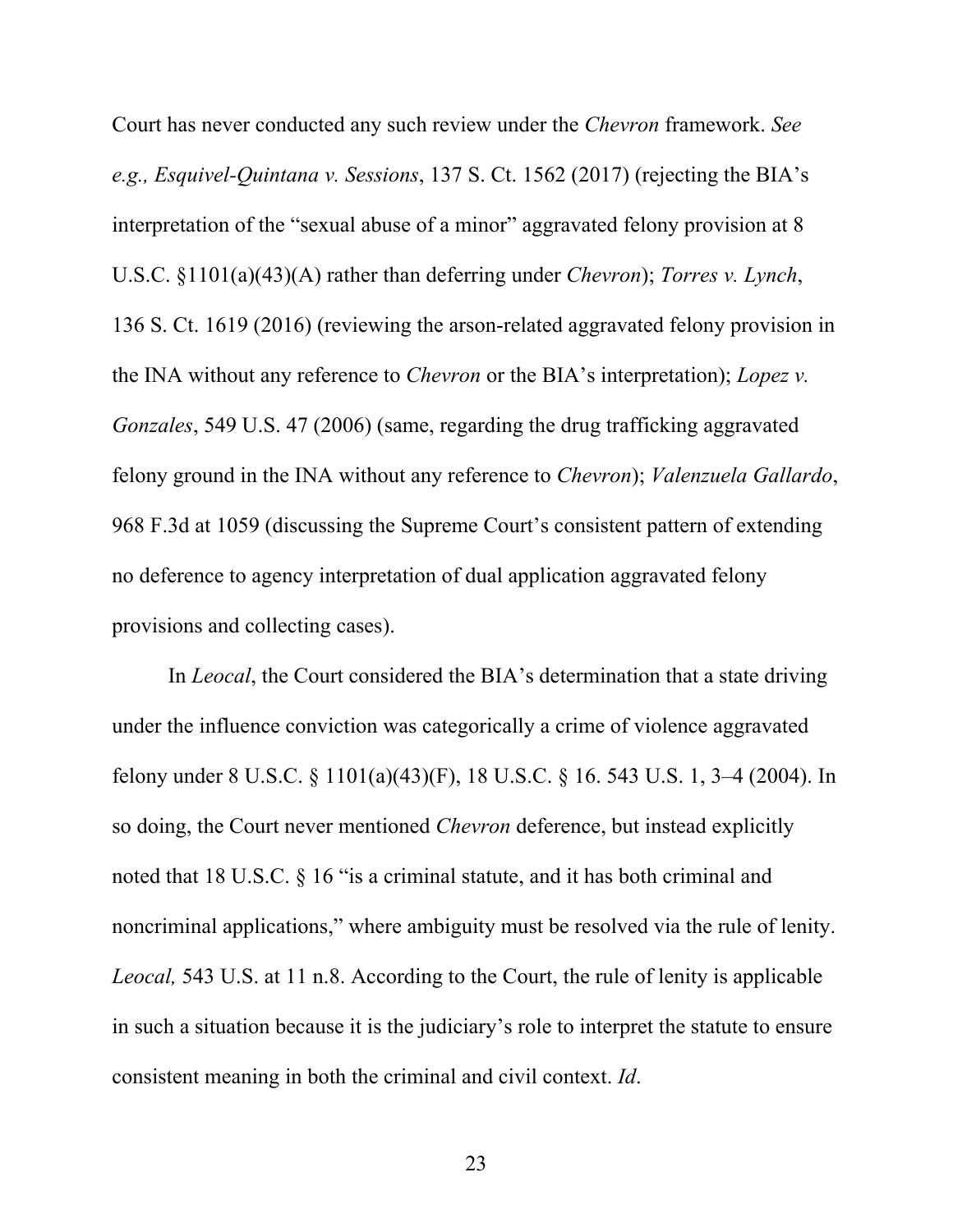The need for a consistent interpretation of dual application statutes suggests that federal agencies not authorized to interpret criminal statutes receive no deference when analyzing the meaning of dual application statute. Like the "crime of violence" definition at issue in *Leocal*, the agency's interpretation of the sentence definition in *Thomas/Thompson* should receive no deference because of its dual application.

The IIRIRA sentence definition serves a central function in determining whether certain prior convictions constitute "aggravated felonies" that mandate sentencing enhancements for federal criminal violations. Several aggravated felony provisions require a court-ordered sentence "for which the term of imprisonment is at least one year." *See e.g.*, 8 U.S.C. §§ 1101(a)(43)(F) (crimes of violence), (G) (theft and burglary offenses), (R) (commercial bribery, counterfeiting, forgery and related offenses), and (S) (obstruction of justice, perjury, and related offenses).

Aggravated felonies, in turn, are not only relevant for determining deportability, but they can also have significant criminal consequences. For example, the baseline maximum sentence for a previously removed noncitizen convicted of illegal reentry to the United States is two years, 8 U.S.C. § 1326(a). But a noncitizen who was previously removed following a conviction that qualifies as an aggravated felony is subject to a ten-fold enhancement of up to twenty-years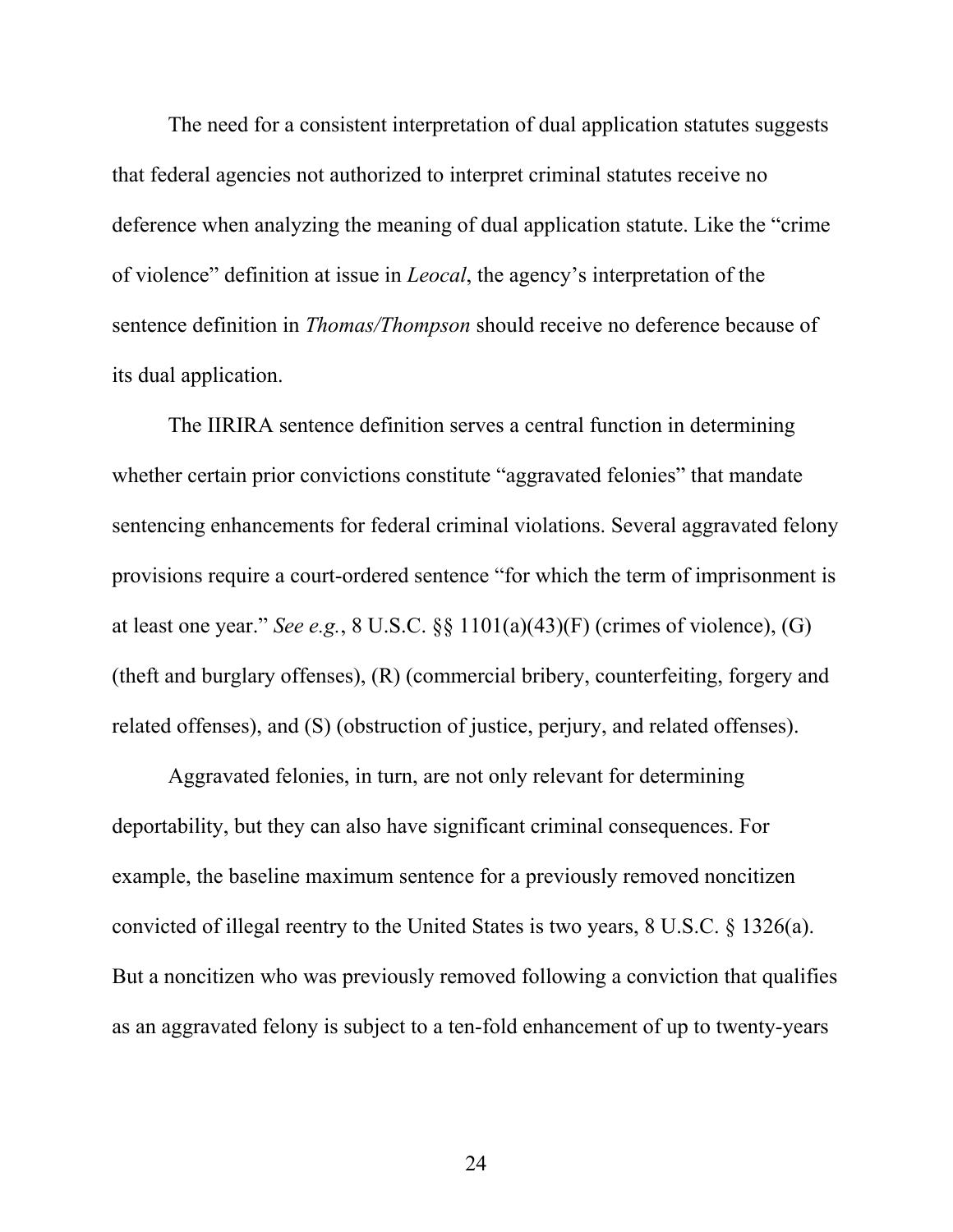imprisonment under 8 U.S.C. § 1326(b). *See United States v. Resendiz-Ponce*, 549 U.S. 102, 105 (2007).

Consequently, not only will the AG's interpretation of the sentence definition in *Thomas/Thompson* expand the number of persons subject to deportation, but it will also result in increased criminal penalties for individuals convicted of illegal reentry. Individuals who cannot access the kinds of resentencing and modification procedures that *Thomas/Thompson* would regard as correcting "procedural or substantive" defects will be subject to greater sentences than those convicted in states where such procedures are available, or where the local court is competent to issue a resentencing order that will be respected under the new and heightened federal standard.

The sentence definition and its impact on sentence modifications therefore has such far-reaching implications for individual liberty and criminal punishment that it should be deemed a major policy question of the sort Congress simply would not leave to an agency to determine*. See, e.g., King v. Burwell*, 576 U.S. 473, 486 (2015) (holding that the Internal Revenue Service's interpretation of the Affordable Care Act's tax credits would not receive *Chevron* deference because it implicated significant economic and political questions).

This interpretive question is simply not reasonably within the delegation of authority given to the AG by Congress under the statute defining his powers,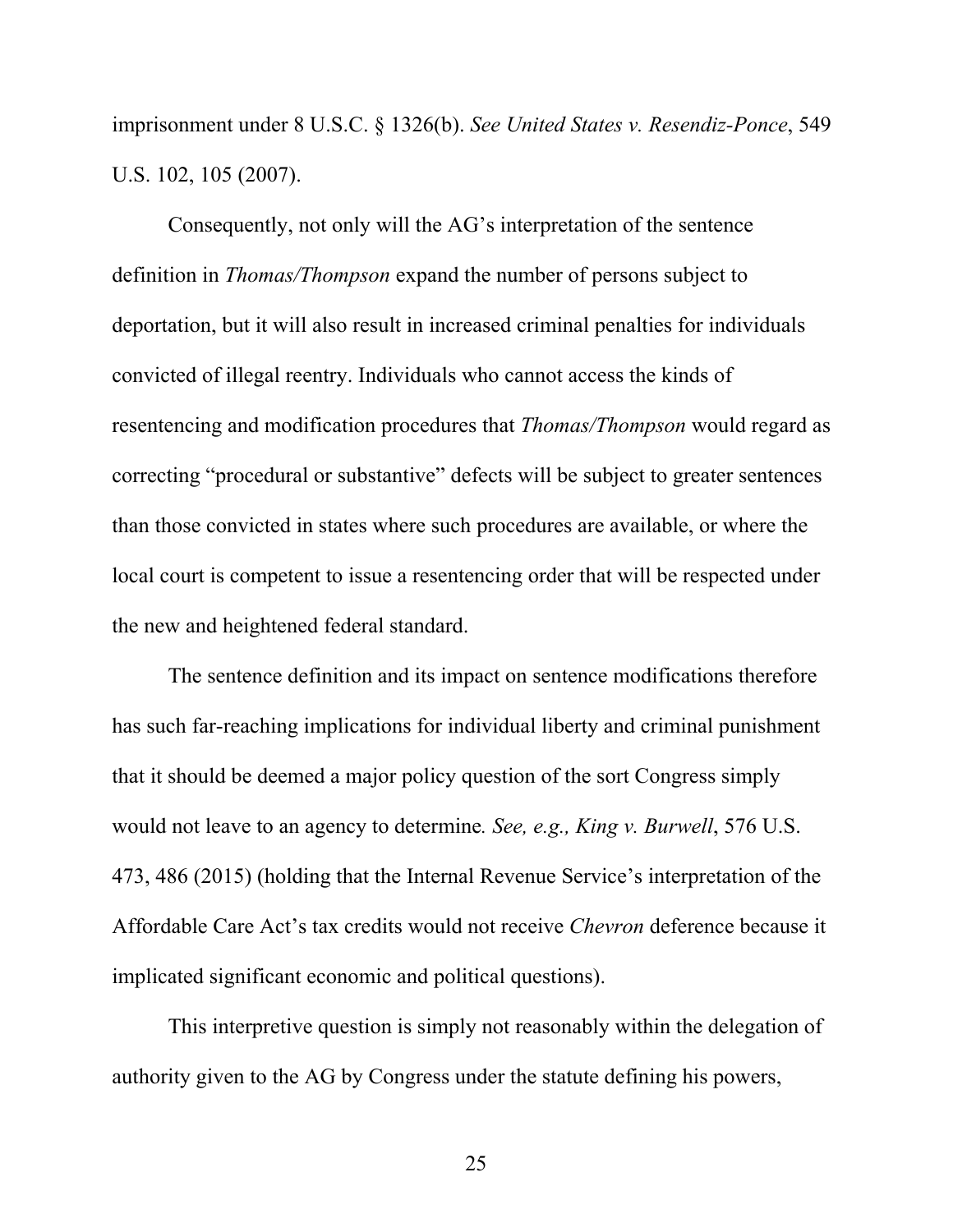which include nothing about the power to establish the elements of a federal criminal offense. *See De Jesus Rosa v. Att'y Gen.*, 950 F.3d 67, 79 (3d Cir. 2020) ("the Board is not entitled to deference under *Chevron* when interpreting" a criminal law "because the interpretation and exposition of criminal law is a task outside the BIA's sphere of social competence") (internal quotation omitted).

The INA assigns to the AG and Secretary of Homeland Security the charge of "administration and enforcement" of the INA and "all other laws relating to the *immigration and naturalization*" of noncitizens, not the charge of creating the elements of a criminal offense. 8 U.S.C. § 1103(a)(1) (emphasis added). Moreover, subsections (a) and (b) contain fifteen detailed sub-clauses, none of which mentions delegation of criminal law authority even once, despite having delegations as granular as contracting or buying land near an international land border, appropriating funds for clothing noncitizens held in custody, and authorizing foreign officers to be stationed in the United States. *See* 8 U.S.C. §§ 1103(b)(1)–(4); 1103(a)(11)(A); 1103(a)(8). Subsection (g), titled "Attorney General," further circumscribes the scope of Congress' delegation to the Attorney General to those "authorities and functions . . . relating to the immigration and naturalization of [noncitizens] as were exercised by the *Executive for Immigration Review*." 8 U.S.C. § 1103(g)(1) (emphasis added).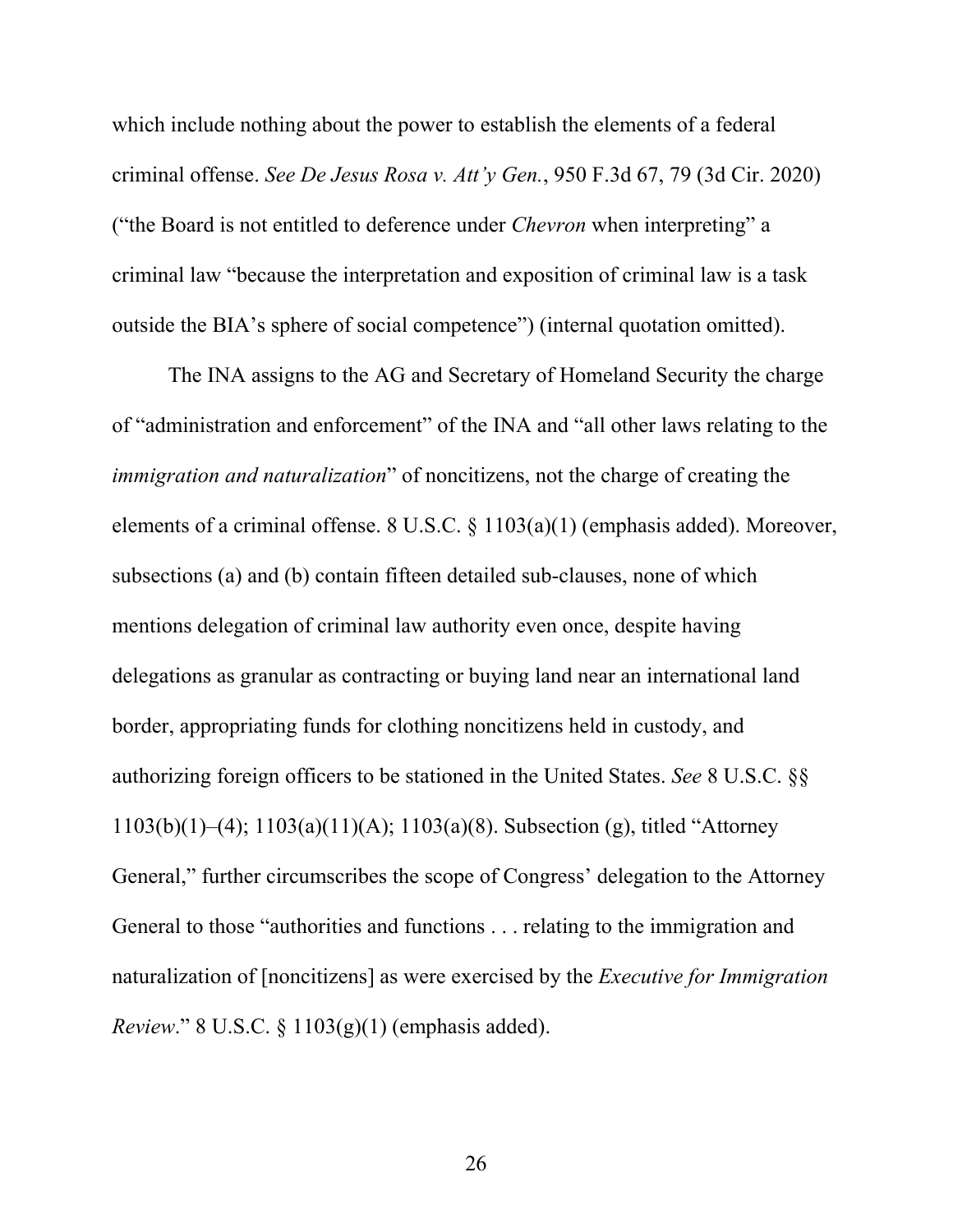The Executive Office for Immigration Review has jurisdiction exclusively over civil immigration proceedings, and not over any aspect of criminal law. Finally, in sub-clause  $(g)(2)$ , titled "Powers" of the Attorney General, the delegation includes issuing "regulations" and "review[ing] . . . administrative determinations in immigration proceedings," but again contains no mention of criminal offenses. 8 U.S.C.  $\S 1103(g)(2)$ . The concluding catchall provision, "perform such acts as the Attorney General determines necessary for carrying out this section," is wholly insufficient to include a delegation as substantial as creating the elements of a criminal offense. *Id. Cf. National Federation of Independent Business, et al. v. Department of Labor, Occupational Safety and Health Administration, et al.*, 142 S. Ct. 661, 665 (2022) ("The question, then, is whether the Act plainly authorizes the Secretary's mandate. It does not."); *Trump v. Hawaii*, 138 S. Ct. 2392, 2410 (2018) (acknowledging a "textual limit" to delegation clauses within the INA, but finding in a separate context that the challenged delegation fell within the scope of authority); *Gundy v. United States*, 139 S.Ct. 2166, 2123-25 (2019) ("[T]he Attorney General's discretion extends only to considering and addressing feasibility issues," "but no more than that.").

The statute's language describing the agency's role in implementing Congress' immigration statute cannot be construed as an intelligible delegation of power authorizing agency officials to determine who is an aggravated felon subject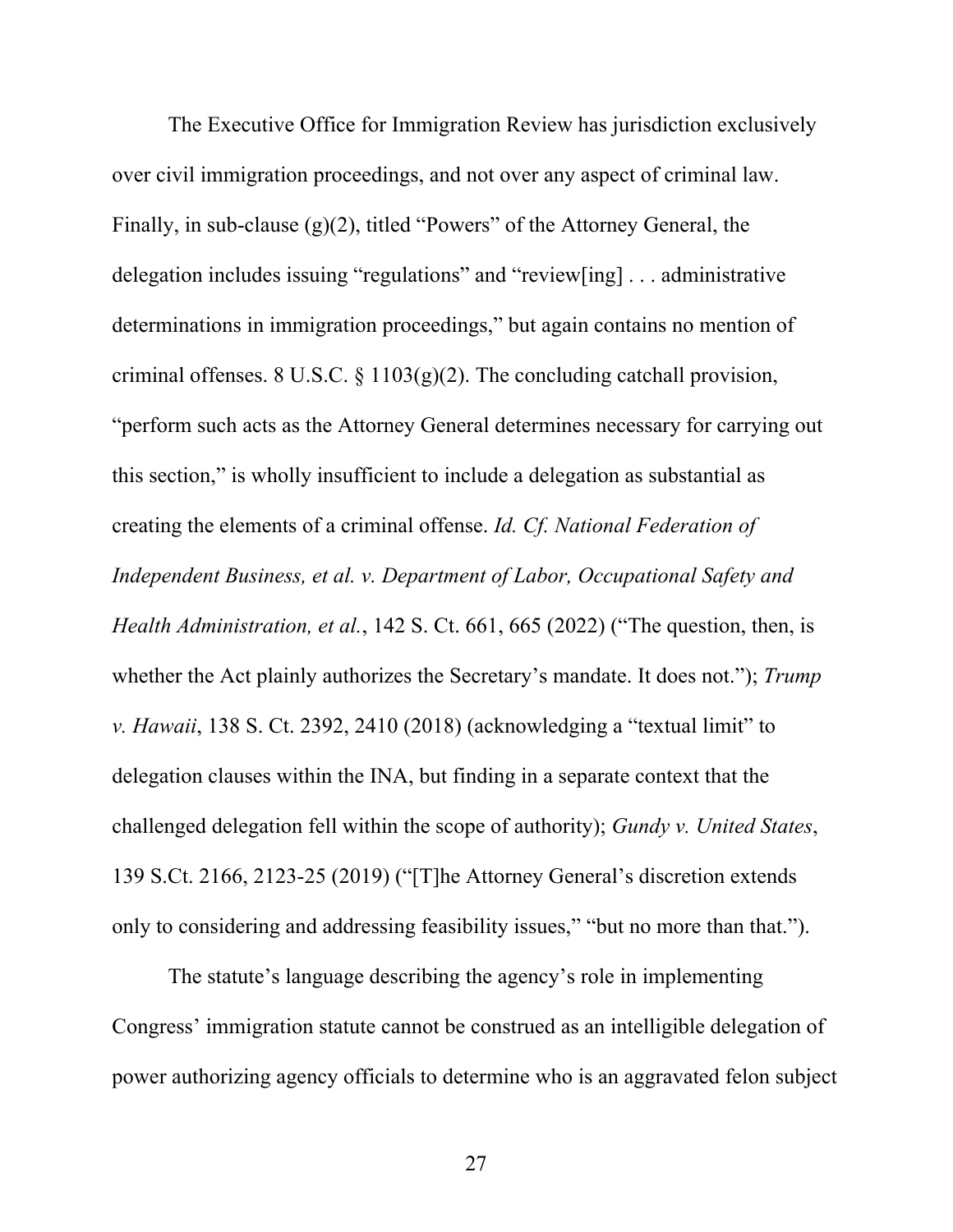to automatic removal and who will be subject to a ten-fold sentence enhancement and potential imprisonment of up to twenty years. It would be profoundly unfair to defer to the AG's interpretation of the sentence definition while he simultaneously serves as the lead prosecutor of federal immigration crimes such as unlawful reentry. *See Gundy*, 139 S. Ct. at 2133 (Gorsuch, J., dissenting) ("To allow the nation's chief law enforcement officer to write the criminal laws [she] is charged with enforcing . . . to unite the legislative and executive powers . . . in the same person . . . would be to mark the end of any meaningful enforcement of our separation of powers and invite the tyranny of the majority.")

Because the sentence definition is a dual application statute with profound policy implications that could not reasonably be within the agency's delegated authority, *Chevron* deference should not apply to the AG's interpretation of the sentence definition in *Thomas/Thompson*.

## **IV. IN THE ALTERNATIVE, SHOULD THE COURT FIND THE**  *CHEVRON* **FRAMEWORK APPLIES, THE ATTORNEY GENERAL'S REINTERPRETATION OF THE SENTENCE DEFINITION IS OWED NO DEFERENCE AT** *CHEVRON* **STEP TWO BECAUSE IT IS UNREASONABLE.**

If this Court determines that the statue is ambiguous and that the *Chevron* framework applies, it should nonetheless reject the AG's decision in *Thomas/Thompson* as unreasonable for three primary reasons.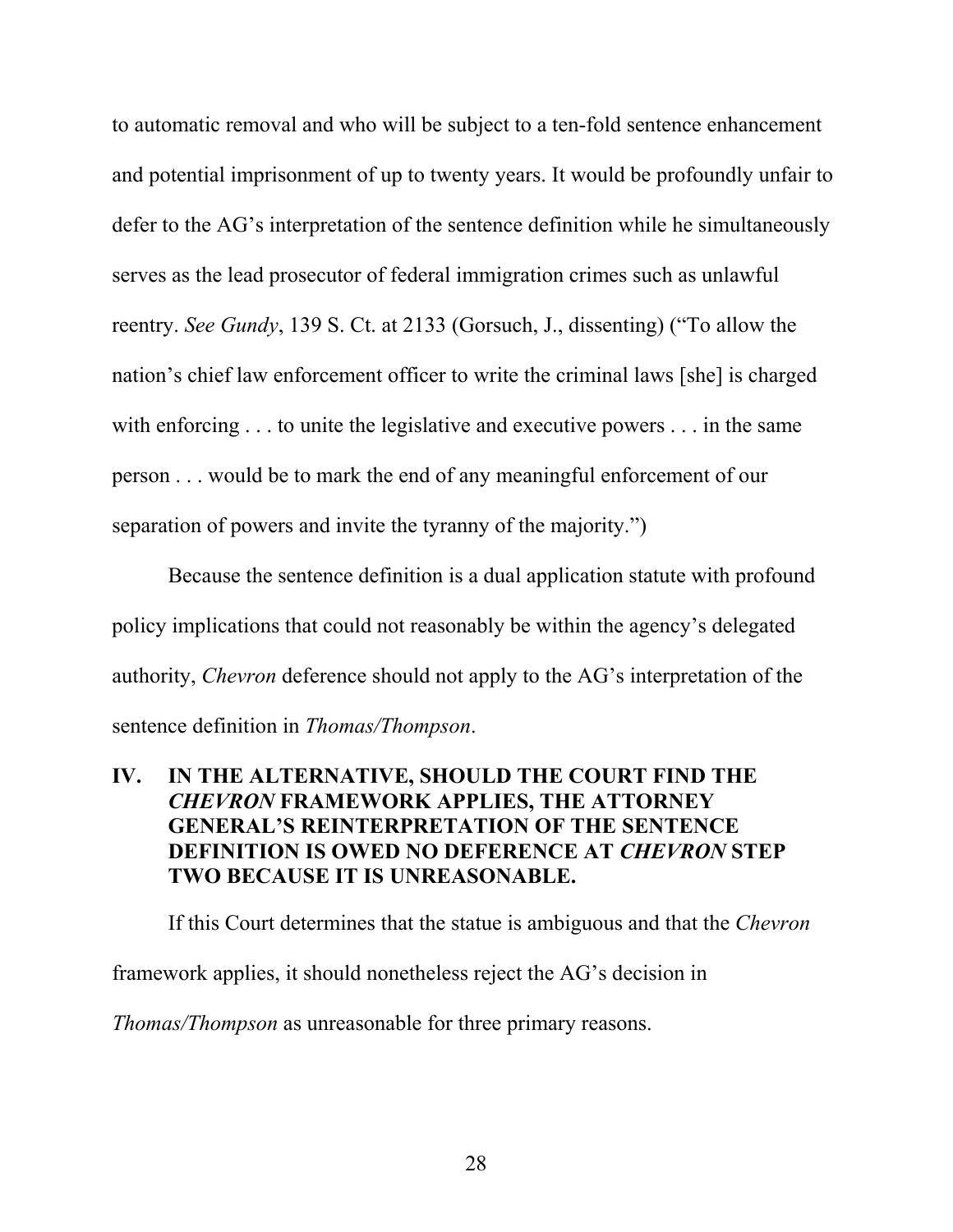First, *Thomas/Thompson* improperly extends the "conviction" definition's legislative history to the *sentence* definition, thereby conflating these two distinct concepts. *See, e.g.*, *State v. Hanes*, 790 N.W.2d 545, 549 (Iowa 2010) ("[P]enalties have nothing to do with the factual determination that a defendant did or did not commit a crime." (internal citation omitted)); *People v. Farrar*, 419 N.E.2d 864, 865–66 (N.Y. 1981) (distinguishing between the "court's role in sentencing and accepting a plea"). Unlike findings of guilt, sentencing is wholly within the purview of the trial judge, who must balance public and private interests represented in the criminal process and consider the specific circumstances of the individual before the court. *People v. Karson*, 68 N.Y.S.3d 315, 321–22 (N.Y. Co. Ct. 2017).

Second, *Thomas/Thompson* unreasonably ignores the history of decisional law recognizing resentencing in immigration cases, and Congress' evident awareness of those decisions in codifying a definition of sentence. *See supra* Section I.A.

Third and finally, *Thomas/Thompson* fails to consider the preemptive effective and other constitutional interference caused by withholding full legal effect from state criminal court resentencing orders. *See supra*, Section II.A.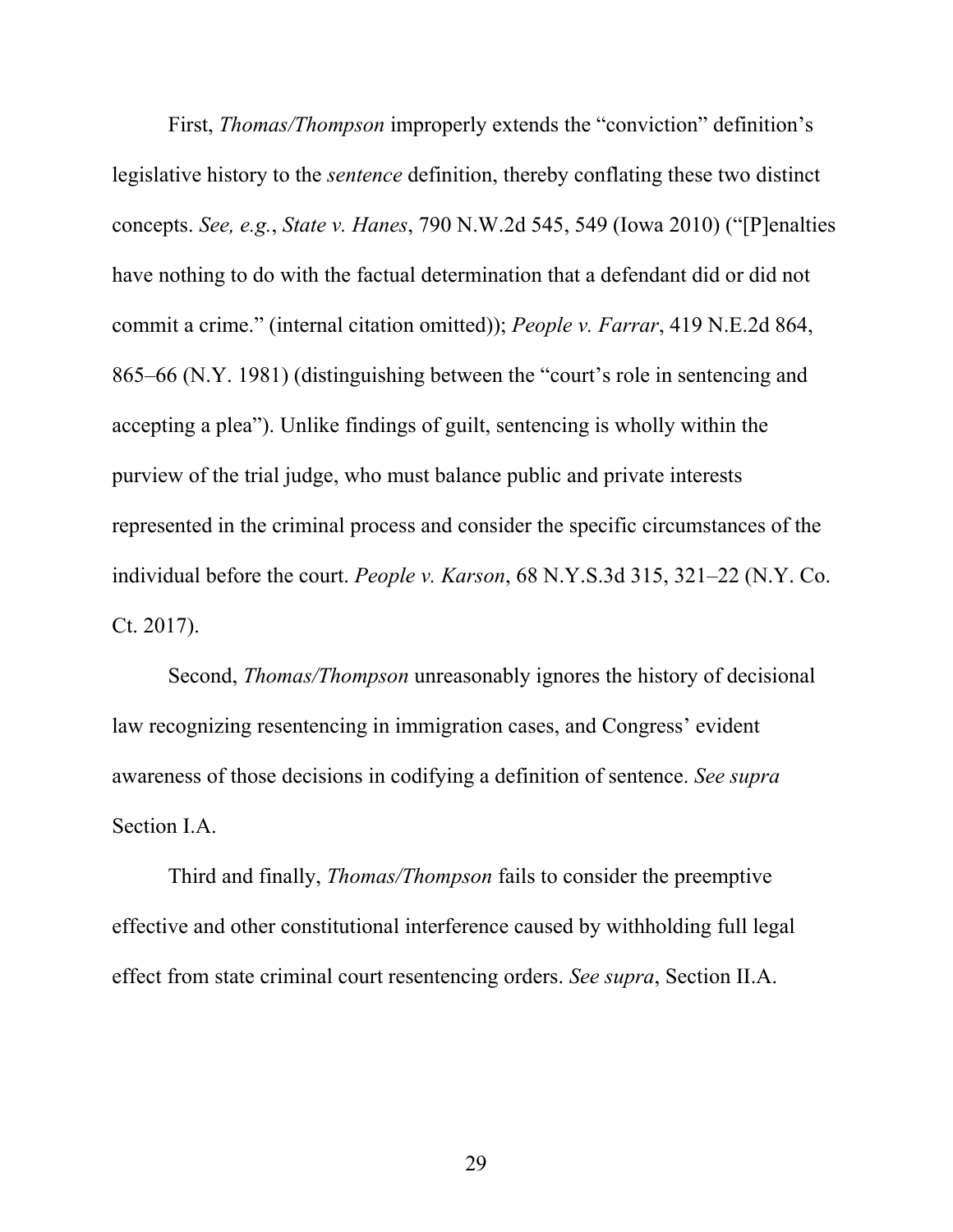As it is contrary to decades of BIA case law, clear statutory language, constitutional principles, and the specific nature of sentencing determinations, the AG's decision in *Thomas/Thompson* is unreasonable and must be overturned.

#### **CONCLUSION**

In *Thomas/Thompson*, the former Attorney General reversed decades of decisional law recognizing resentencing determinations in immigration cases. This is contrary to statute, contrary to constitutional structure, and fundamentally incorrect. *Amici* respectfully urge this Court to overrule the agency's unlawful and inaccurate statutory interpretation to avoid the imposition of harsh civil and criminal penalties on noncitizens who have had prior sentences modified.

DATED: March 21, 2022 Respectfully submitted,

*/s/ Philip L. Torrey* 

Philip L. Torrey Seun Matiluko, *Supervised Law Student* Crimmigration Clinic Harvard Law School 6 Everett Street; Suite 3105 Cambridge, MA 02138 Phone: (617) 495-0638 Email: ptorrey@law.harvard.edu

Andrew Wachtenheim Immigrant Defense Project P.O. Box 1765 New York, NY 10027 Phone: (212) 725-6421 Email: andrew@immdefense.org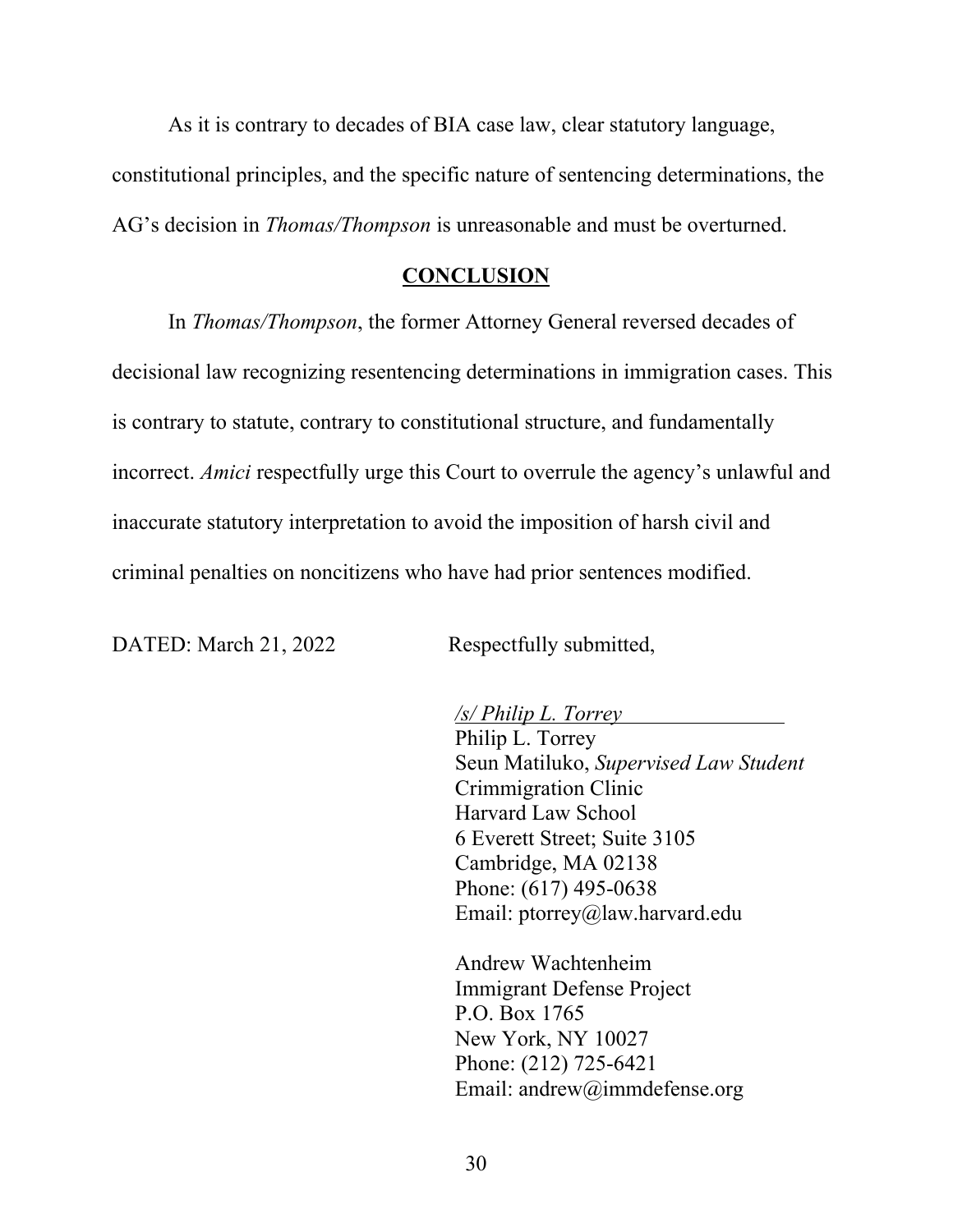#### **CERTIFICATE OF COMPLIANCE**

This is a certificate of compliance pursuant to Federal Rule of Appellate Procedure  $32(g)(1)$ . This brief complies with the type-volume limitation of Federal Rule of Appellate Procedure 32(a)(7)(B) because it contains 6,958 excluding the parts of the brief exempt by Federal Rule of Appellate Procedure 32(f) and Third Circuit Local Rule 32.1. This brief also complies with the typeface requirements of Federal Rule of Appellate Procedure 32(a)(5) and the type-style requirements of Federal Rule of Appellate Procedure 32(a)(6) because it has been prepared in a proportionally spaced typeface using Microsoft Word in 14-point Times New Roman font.

DATED: March 21, 2022

*/s/ Philip L. Torrey*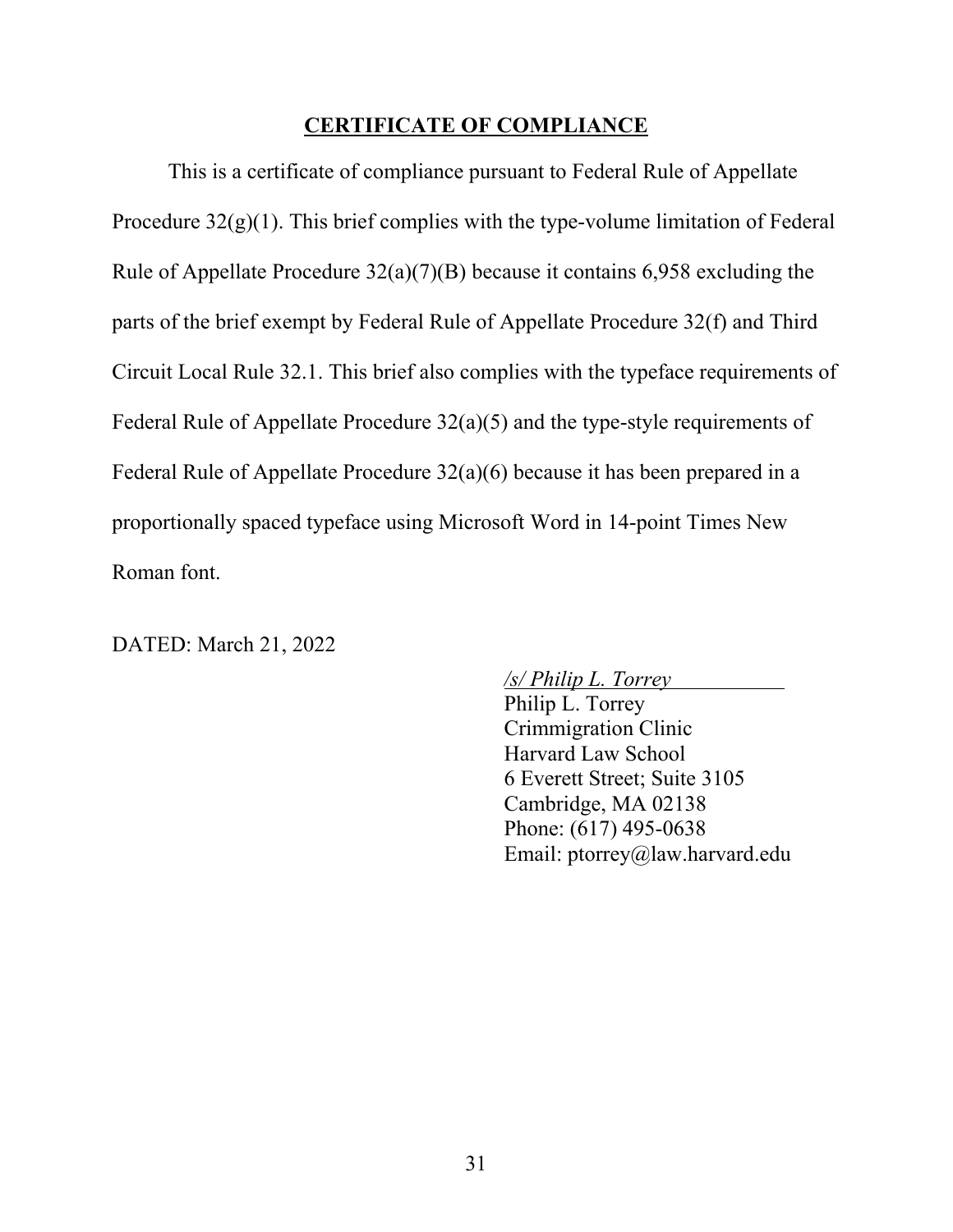#### **CERTIFICATE OF BAR MEMBERSHIP**

Pursuant to Local Appellate Rule 46.1(e), I certify that I am a member of the

bar of the United States Court of Appeals for the Third Circuit.

DATED: March 21, 2022

*/s/ Philip L. Torrey*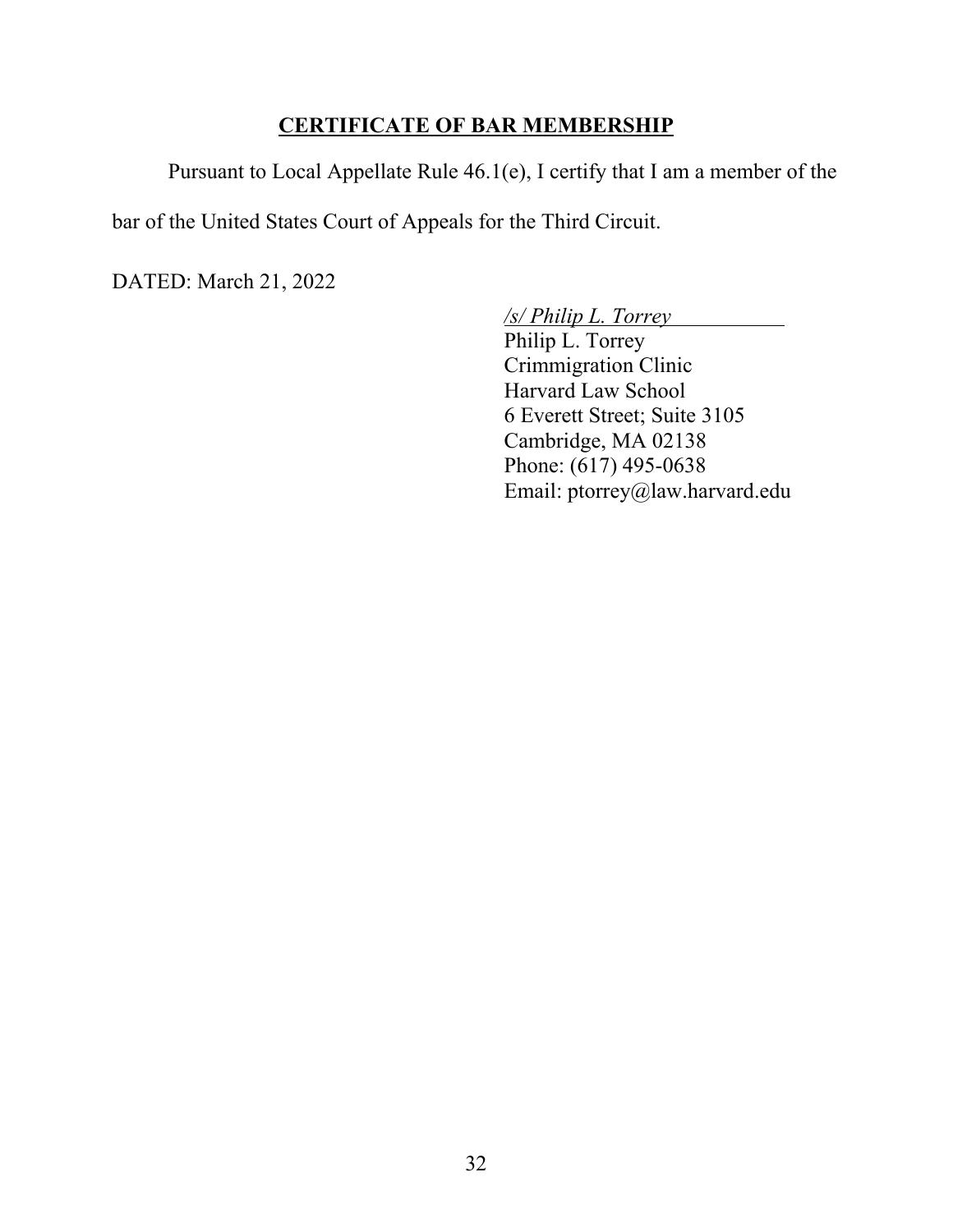#### **ELECTRONIC DOCUMENT CERTIFICATE**

Pursuant to Third Circuit Local Appellate Rule 31.1(c), I hereby certify that the text of the electronic brief is identical to the text in the paper copies. The brief was scanned for viruses using Windows Security and no viruses were detected.

DATED: March 21, 2022

*/s/ Philip L. Torrey*